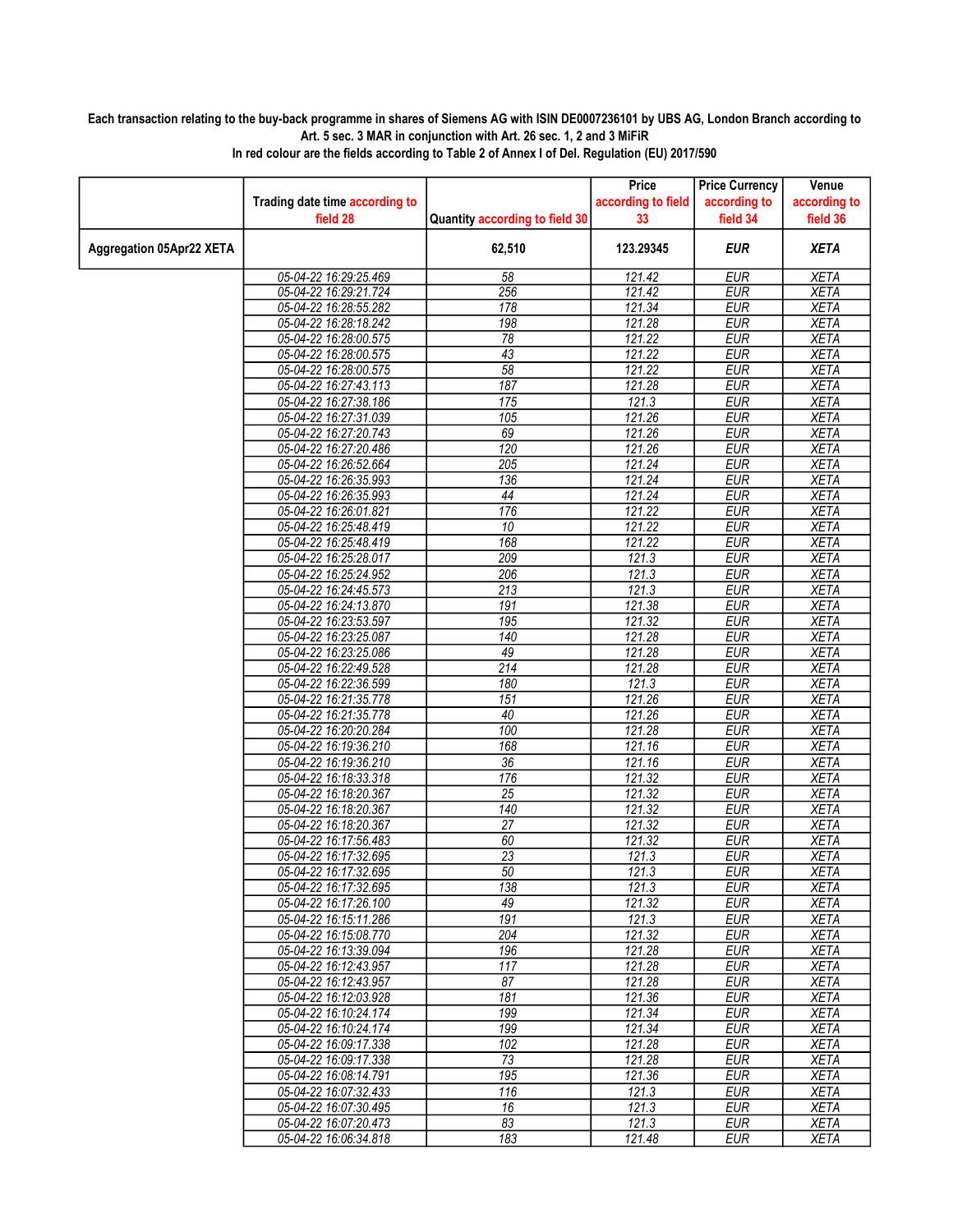| 05-04-22 16:05:55.466 | 180 | 121.48 | <b>EUR</b> | <b>XETA</b> |
|-----------------------|-----|--------|------------|-------------|
| 05-04-22 16:05:55.444 | 18  | 121.48 | <b>EUR</b> | <b>XETA</b> |
| 05-04-22 16:05:34.507 | 46  | 121.5  | <b>EUR</b> | <b>XETA</b> |
| 05-04-22 16:04:16.892 | 198 | 121.34 | <b>EUR</b> | <b>XETA</b> |
| 05-04-22 16:03:37.273 | 175 | 121.46 | <b>EUR</b> | <b>XETA</b> |
| 05-04-22 16:03:07.037 | 186 | 121.56 | <b>EUR</b> | <b>XETA</b> |
|                       |     |        | <b>EUR</b> |             |
| 05-04-22 16:01:59.347 | 124 | 121.62 |            | <b>XETA</b> |
| 05-04-22 16:01:48.187 | 56  | 121.62 | <b>EUR</b> | <b>XETA</b> |
| 05-04-22 16:01:13.357 | 193 | 121.6  | <b>EUR</b> | <b>XETA</b> |
| 05-04-22 15:59:34.951 | 73  | 121.6  | <b>EUR</b> | <b>XETA</b> |
| 05-04-22 15:59:34.951 | 145 | 121.6  | <b>EUR</b> | <b>XETA</b> |
| 05-04-22 15:59:23.296 | 211 | 121.66 | <b>EUR</b> | <b>XETA</b> |
| 05-04-22 15:58:12.575 | 190 | 121.54 | <b>EUR</b> | <b>XETA</b> |
| 05-04-22 15:57:39.466 | 215 | 121.58 | <b>EUR</b> | <b>XETA</b> |
| 05-04-22 15:56:52.740 | 190 | 121.54 | <b>EUR</b> | <b>XETA</b> |
| 05-04-22 15:55:52.660 | 199 | 121.56 | <b>EUR</b> | <b>XETA</b> |
|                       |     |        | <b>EUR</b> |             |
| 05-04-22 15:55:52.660 | 175 | 121.56 |            | <b>XETA</b> |
| 05-04-22 15:54:17.867 | 200 | 121.4  | <b>EUR</b> | <b>XETA</b> |
| 05-04-22 15:53:46.770 | 211 | 121.42 | <b>EUR</b> | <b>XETA</b> |
| 05-04-22 15:52:36.762 | 149 | 121.42 | <b>EUR</b> | <b>XETA</b> |
| 05-04-22 15:52:35.052 | 40  | 121.42 | <b>EUR</b> | <b>XETA</b> |
| 05-04-22 15:52:08.456 | 203 | 121.46 | <b>EUR</b> | <b>XETA</b> |
| 05-04-22 15:50:27.600 | 179 | 121.56 | <b>EUR</b> | <b>XETA</b> |
| 05-04-22 15:50:15.424 | 136 | 121.62 | <b>EUR</b> | <b>XETA</b> |
| 05-04-22 15:50:15.424 | 188 | 121.64 | <b>EUR</b> | <b>XETA</b> |
| 05-04-22 15:50:09.768 | 59  | 121.62 | <b>EUR</b> | <b>XETA</b> |
|                       |     |        |            |             |
| 05-04-22 15:48:23.552 | 40  | 121.28 | <b>EUR</b> | <b>XETA</b> |
| 05-04-22 15:47:50.833 | 163 | 121.28 | <b>EUR</b> | <b>XETA</b> |
| 05-04-22 15:47:33.613 | 181 | 121.32 | <b>EUR</b> | <b>XETA</b> |
| 05-04-22 15:46:17.001 | 216 | 121.42 | <b>EUR</b> | <b>XETA</b> |
| 05-04-22 15:46:16.822 | 178 | 121.44 | <b>EUR</b> | <b>XETA</b> |
| 05-04-22 15:43:35.893 | 209 | 121.24 | <b>EUR</b> | <b>XETA</b> |
| 05-04-22 15:42:18.122 | 193 | 121.24 | <b>EUR</b> | <b>XETA</b> |
| 05-04-22 15:42:18.107 | 205 | 121.22 | <b>EUR</b> | <b>XETA</b> |
| 05-04-22 15:41:38.108 | 176 | 121.28 | <b>EUR</b> | <b>XETA</b> |
| 05-04-22 15:41:01.812 | 209 | 121.26 | <b>EUR</b> | <b>XETA</b> |
| 05-04-22 15:40:12.680 | 183 | 121.18 | <b>EUR</b> |             |
|                       |     |        |            | XETA        |
| 05-04-22 15:38:40.532 | 164 | 121.3  | <b>EUR</b> | <b>XETA</b> |
| 05-04-22 15:38:40.532 | 33  | 121.3  | <b>EUR</b> | <b>XETA</b> |
| 05-04-22 15:38:24.594 | 185 | 121.32 | <b>EUR</b> | <b>XETA</b> |
| 05-04-22 15:36:50.652 | 196 | 121.5  | <b>EUR</b> | <b>XETA</b> |
| 05-04-22 15:36:37.902 | 188 | 121.56 | <b>EUR</b> | <b>XETA</b> |
| 05-04-22 15:36:30.356 | 172 | 121.52 | EUR        | XETA        |
| 05-04-22 15:36:30.356 | 13  | 121.52 | EUR        | <b>XETA</b> |
| 05-04-22 15:36:14.692 | 49  | 121.48 | <b>EUR</b> | XETA        |
| 05-04-22 15:34:32.591 | 8   | 121.34 | <b>EUR</b> | XETA        |
| 05-04-22 15:34:32.334 | 190 | 121.34 | EUR        | XETA        |
| 05-04-22 15:34:28.664 | 210 | 121.36 | <b>EUR</b> | <b>XETA</b> |
|                       |     |        |            |             |
| 05-04-22 15:32:20.089 | 195 | 121.32 | <b>EUR</b> | <b>XETA</b> |
| 05-04-22 15:31:09.339 | 194 | 121.38 | <b>EUR</b> | <b>XETA</b> |
| 05-04-22 15:31:07.618 | 60  | 121.44 | EUR        | <b>XETA</b> |
| 05-04-22 15:31:07.618 | 120 | 121.42 | <b>EUR</b> | XETA        |
| 05-04-22 15:31:07.616 | 124 | 121.42 | <b>EUR</b> | XETA        |
| 05-04-22 15:31:07.616 | 56  | 121.42 | <b>EUR</b> | XETA        |
| 05-04-22 15:28:32.473 | 190 | 121.22 | <b>EUR</b> | <b>XETA</b> |
| 05-04-22 15:28:32.460 | 146 | 121.22 | <b>EUR</b> | <b>XETA</b> |
| 05-04-22 15:28:32.460 | 68  | 121.22 | <b>EUR</b> | <b>XETA</b> |
| 05-04-22 15:27:04.104 | 49  | 121.26 | <b>EUR</b> | <b>XETA</b> |
| 05-04-22 15:27:04.103 | 128 | 121.26 | EUR        | <b>XETA</b> |
|                       |     |        |            |             |
| 05-04-22 15:26:37.574 | 180 | 121.34 | EUR        | <b>XETA</b> |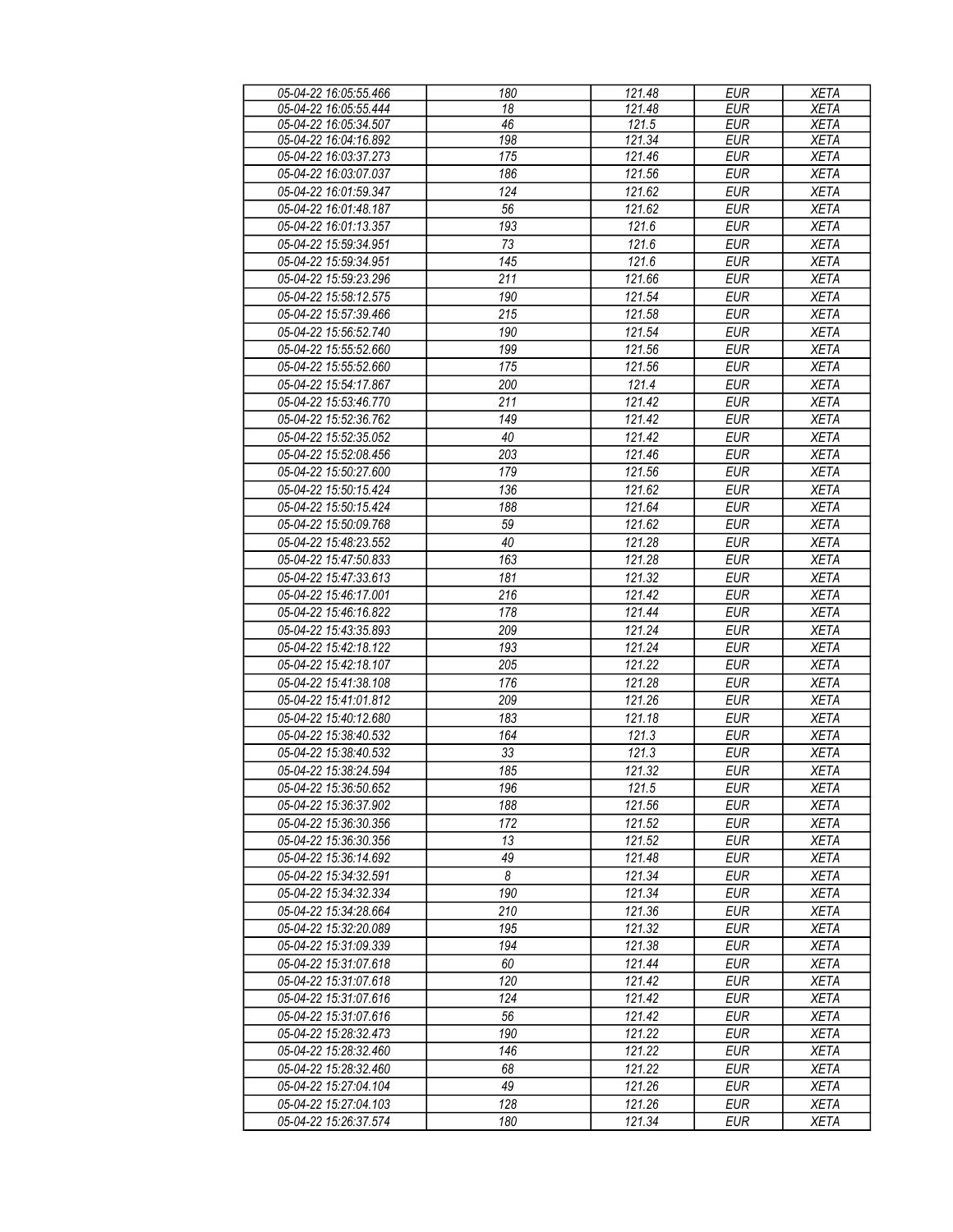| 05-04-22 15:25:26.675 | 35               | 121.52 | EUR        | <b>XETA</b> |
|-----------------------|------------------|--------|------------|-------------|
| 05-04-22 15:25:26.674 | 43               | 121.52 | <b>EUR</b> | <b>XETA</b> |
| 05-04-22 15:25:26.674 | $\overline{94}$  | 121.52 | <b>EUR</b> | <b>XETA</b> |
| 05-04-22 15:25:26.674 | $\overline{9}$   | 121.52 | <b>EUR</b> | <b>XETA</b> |
| 05-04-22 15:24:34.208 | 200              | 121.44 | <b>EUR</b> | <b>XETA</b> |
| 05-04-22 15:23:46.894 | 96               | 121.58 | <b>EUR</b> | <b>XETA</b> |
|                       |                  |        | <b>EUR</b> | <b>XETA</b> |
| 05-04-22 15:23:46.894 | 98               | 121.58 |            |             |
| 05-04-22 15:22:48.781 | 179              | 121.48 | EUR        | <b>XETA</b> |
| 05-04-22 15:22:33.083 | 176              | 121.52 | <b>EUR</b> | <b>XETA</b> |
| 05-04-22 15:21:01.742 | 180              | 121.68 | <b>EUR</b> | <b>XETA</b> |
| 05-04-22 15:21:01.742 | 187              | 121.68 | <b>EUR</b> | <b>XETA</b> |
| 05-04-22 15:21:01.742 | $\boldsymbol{9}$ | 121.68 | <b>EUR</b> | <b>XETA</b> |
| 05-04-22 15:19:08.393 | 175              | 121.76 | <b>EUR</b> | <b>XETA</b> |
| 05-04-22 15:19:08.393 | 201              | 121.76 | <b>EUR</b> | <b>XETA</b> |
| 05-04-22 15:18:45.727 | 95               | 121.8  | <b>EUR</b> | <b>XETA</b> |
| 05-04-22 15:17:16.575 | 205              | 121.82 | <b>EUR</b> | <b>XETA</b> |
| 05-04-22 15:16:26.955 | 201              | 121.78 | <b>EUR</b> | <b>XETA</b> |
| 05-04-22 15:15:43.853 | 198              | 121.9  | <b>EUR</b> | <b>XETA</b> |
| 05-04-22 15:14:29.742 | 196              | 122.06 | <b>EUR</b> | <b>XETA</b> |
| 05-04-22 15:14:26.829 | $\overline{215}$ | 122.08 | <b>EUR</b> | <b>XETA</b> |
| 05-04-22 15:13:33.965 | 69               | 122.1  | <b>EUR</b> | <b>XETA</b> |
| 05-04-22 15:12:53.341 | 177              | 122.12 | <b>EUR</b> | <b>XETA</b> |
| 05-04-22 15:11:25.650 | 180              | 122.1  | <b>EUR</b> | <b>XETA</b> |
| 05-04-22 15:11:25.650 | 23               | 122.1  | <b>EUR</b> | <b>XETA</b> |
| 05-04-22 15:10:49.069 | 26               | 122.12 | <b>EUR</b> | <b>XETA</b> |
|                       |                  |        |            | <b>XETA</b> |
| 05-04-22 15:10:41.131 | 46               | 122.12 | <b>EUR</b> |             |
| 05-04-22 15:10:41.130 | 145              | 122.12 | <b>EUR</b> | <b>XETA</b> |
| 05-04-22 15:09:45.129 | 187              | 122.02 | <b>EUR</b> | <b>XETA</b> |
| 05-04-22 15:07:11.328 | 207              | 122.36 | <b>EUR</b> | <b>XETA</b> |
| 05-04-22 15:05:07.569 | 205              | 122.68 | <b>EUR</b> | <b>XETA</b> |
| 05-04-22 15:04:03.804 | 211              | 122.78 | <b>EUR</b> | <b>XETA</b> |
| 05-04-22 15:03:18.539 | 213              | 122.86 | <b>EUR</b> | <b>XETA</b> |
| 05-04-22 15:01:11.739 | 191              | 122.64 | EUR        | <b>XETA</b> |
| 05-04-22 14:59:50.380 | 141              | 122.76 | <b>EUR</b> | <b>XETA</b> |
| 05-04-22 14:59:50.377 | 46               | 122.76 | <b>EUR</b> | <b>XETA</b> |
| 05-04-22 14:59:50.380 | 181              | 122.76 | <b>EUR</b> | <b>XETA</b> |
| 05-04-22 14:59:50.380 | 37               | 122.76 | <b>EUR</b> | <b>XETA</b> |
| 05-04-22 14:57:10.978 | 206              | 122.6  | <b>EUR</b> | <b>XETA</b> |
| 05-04-22 14:55:55.816 | 106              | 122.76 | <b>EUR</b> | <b>XETA</b> |
| 05-04-22 14:54:03.186 | 176              | 122.7  | <b>EUR</b> | <b>XETA</b> |
| 05-04-22 14:54:00.063 | 190              | 122.72 | EUR        | XETA        |
| 05-04-22 14:53:55.576 | 46               | 122.72 | <b>EUR</b> | <b>XETA</b> |
| 05-04-22 14:51:55.789 | 109              | 122.8  | <b>EUR</b> | <b>XETA</b> |
| 05-04-22 14:51:55.789 | 86               | 122.8  | <b>EUR</b> | <b>XETA</b> |
| 05-04-22 14:50:22.664 | 181              | 122.92 | EUR        | <b>XETA</b> |
| 05-04-22 14:48:59.397 | 159              | 123    | <b>EUR</b> | <b>XETA</b> |
|                       |                  |        |            |             |
| 05-04-22 14:48:59.397 | 24               | 123    | <b>EUR</b> | <b>XETA</b> |
| 05-04-22 14:48:06.318 | 200              | 122.98 | <b>EUR</b> | <b>XETA</b> |
| 05-04-22 14:46:54.823 | 184              | 123.18 | <b>EUR</b> | <b>XETA</b> |
| 05-04-22 14:44:30.780 | 211              | 122.96 | EUR        | <b>XETA</b> |
| 05-04-22 14:43:51.325 | 33               | 122.94 | <b>EUR</b> | <b>XETA</b> |
| 05-04-22 14:43:51.325 | 183              | 122.94 | EUR        | <b>XETA</b> |
| 05-04-22 14:43:03.588 | 153              | 122.9  | <b>EUR</b> | <b>XETA</b> |
| 05-04-22 14:40:53.012 | 51               | 123    | EUR        | <b>XETA</b> |
| 05-04-22 14:40:53.012 | 120              | 123    | EUR        | <b>XETA</b> |
| 05-04-22 14:40:46.334 | 46               | 123    | <b>EUR</b> | <b>XETA</b> |
| 05-04-22 14:40:20.012 | 60               | 123.1  | <b>EUR</b> | <b>XETA</b> |
| 05-04-22 14:38:39.286 | 178              | 122.96 | EUR        | XETA        |
| 05-04-22 14:38:02.159 | 198              | 122.88 | EUR        | <b>XETA</b> |
| 05-04-22 14:36:42.337 | 206              | 122.88 | EUR        | XETA        |
|                       |                  |        |            |             |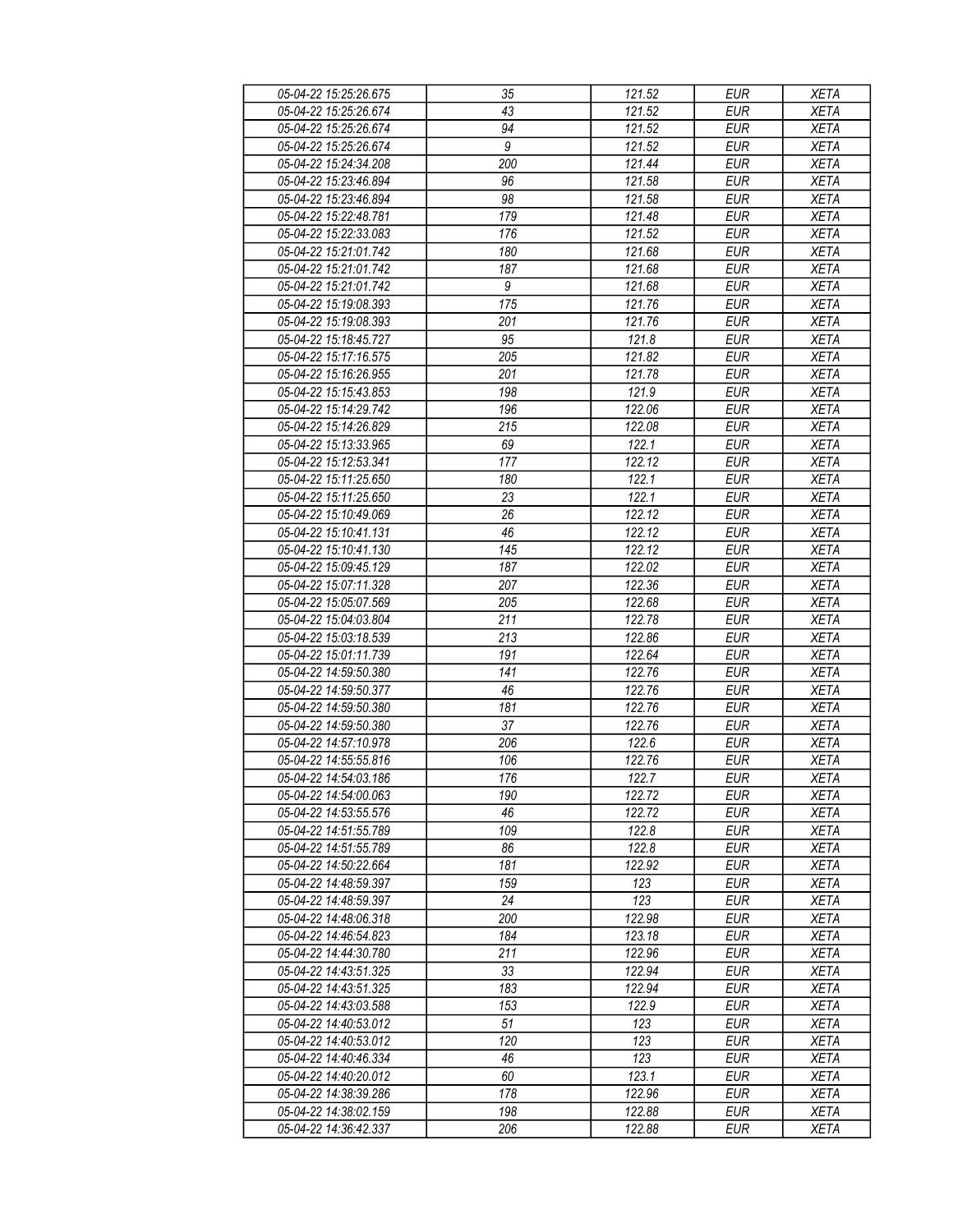| 05-04-22 14:36:36.110 | 60  | 122.88 | <b>EUR</b> | <b>XETA</b> |
|-----------------------|-----|--------|------------|-------------|
| 05-04-22 14:34:56.680 | 17  | 122.9  | <b>EUR</b> | <b>XETA</b> |
| 05-04-22 14:34:56.680 | 200 | 122.9  | <b>EUR</b> | <b>XETA</b> |
| 05-04-22 14:33:16.394 | 209 | 122.88 | <b>EUR</b> | <b>XETA</b> |
| 05-04-22 14:32:59.873 | 46  | 122.88 | <b>EUR</b> | <b>XETA</b> |
| 05-04-22 14:32:20.702 | 194 | 123    | <b>EUR</b> | <b>XETA</b> |
| 05-04-22 14:31:17.997 |     | 122.86 | <b>EUR</b> |             |
|                       | 77  |        |            | <b>XETA</b> |
| 05-04-22 14:31:17.997 | 108 | 122.86 | EUR        | <b>XETA</b> |
| 05-04-22 14:31:13.244 | 60  | 122.9  | <b>EUR</b> | <b>XETA</b> |
| 05-04-22 14:29:04.970 | 59  | 122.8  | <b>EUR</b> | <b>XETA</b> |
| 05-04-22 14:29:04.970 | 104 | 122.8  | <b>EUR</b> | <b>XETA</b> |
| 05-04-22 14:29:04.952 | 70  | 122.8  | <b>EUR</b> | <b>XETA</b> |
| 05-04-22 14:26:32.159 | 75  | 122.76 | <b>EUR</b> | <b>XETA</b> |
| 05-04-22 14:26:25.269 | 117 | 122.76 | <b>EUR</b> | <b>XETA</b> |
| 05-04-22 14:25:20.102 | 196 | 122.8  | <b>EUR</b> | <b>XETA</b> |
| 05-04-22 14:23:19.059 | 124 | 122.76 | <b>EUR</b> | <b>XETA</b> |
| 05-04-22 14:20:02.863 | 201 | 122.82 | <b>EUR</b> | <b>XETA</b> |
| 05-04-22 14:19:11.305 | 96  | 122.86 | <b>EUR</b> | <b>XETA</b> |
| 05-04-22 14:19:11.305 | 95  | 122.86 | <b>EUR</b> | <b>XETA</b> |
| 05-04-22 14:17:11.597 | 153 | 122.94 | <b>EUR</b> | <b>XETA</b> |
| 05-04-22 14:16:16.011 | 60  | 122.9  | <b>EUR</b> | <b>XETA</b> |
| 05-04-22 14:15:09.610 | 60  | 122.88 | <b>EUR</b> | <b>XETA</b> |
|                       |     | 122.9  |            | <b>XETA</b> |
| 05-04-22 14:11:50.048 | 204 |        | <b>EUR</b> |             |
| 05-04-22 14:09:58.790 | 47  | 123.04 | <b>EUR</b> | <b>XETA</b> |
| 05-04-22 14:09:58.790 | 160 | 123.04 | <b>EUR</b> | <b>XETA</b> |
| 05-04-22 14:08:49.335 | 210 | 122.96 | <b>EUR</b> | <b>XETA</b> |
| 05-04-22 14:06:05.501 | 177 | 122.88 | <b>EUR</b> | <b>XETA</b> |
| 05-04-22 14:03:08.830 | 218 | 123.06 | <b>EUR</b> | <b>XETA</b> |
| 05-04-22 14:02:03.640 | 172 | 123.04 | <b>EUR</b> | <b>XETA</b> |
| 05-04-22 14:02:03.638 | 29  | 123.04 | <b>EUR</b> | <b>XETA</b> |
| 05-04-22 14:01:00.424 | 218 | 123.02 | <b>EUR</b> | <b>XETA</b> |
| 05-04-22 13:58:02.665 | 184 | 123    | <b>EUR</b> | <b>XETA</b> |
| 05-04-22 13:56:36.745 | 143 | 123.04 | EUR        | <b>XETA</b> |
| 05-04-22 13:55:54.316 | 210 | 123.16 | <b>EUR</b> | <b>XETA</b> |
| 05-04-22 13:54:04.698 | 174 | 123.24 | <b>EUR</b> | <b>XETA</b> |
| 05-04-22 13:50:55.160 | 184 | 123.4  | <b>EUR</b> | <b>XETA</b> |
| 05-04-22 13:50:50.620 | 21  | 123.42 | <b>EUR</b> | <b>XETA</b> |
| 05-04-22 13:49:10.210 | 213 | 123.46 | <b>EUR</b> | <b>XETA</b> |
| 05-04-22 13:48:36.126 | 150 | 123.44 | <b>EUR</b> | <b>XETA</b> |
| 05-04-22 13:47:28.737 | 60  | 123.44 | <b>EUR</b> | <b>XETA</b> |
| 05-04-22 13:44:26.553 | 193 | 123.54 | EUR        | XETA        |
| 05-04-22 13:41:43.026 | 196 | 123.64 | <b>EUR</b> |             |
|                       |     |        |            | <b>XETA</b> |
| 05-04-22 13:40:55.830 | 213 | 123.72 | <b>EUR</b> | <b>XETA</b> |
| 05-04-22 13:39:11.957 | 209 | 123.66 | <b>EUR</b> | <b>XETA</b> |
| 05-04-22 13:35:39.162 | 95  | 123.66 | EUR        | <b>XETA</b> |
| 05-04-22 13:35:39.162 | 90  | 123.66 | <b>EUR</b> | <b>XETA</b> |
| 05-04-22 13:32:52.908 | 164 | 123.74 | <b>EUR</b> | <b>XETA</b> |
| 05-04-22 13:32:52.908 | 51  | 123.74 | <b>EUR</b> | <b>XETA</b> |
| 05-04-22 13:32:15.712 | 183 | 123.74 | <b>EUR</b> | <b>XETA</b> |
| 05-04-22 13:32:15.712 | 22  | 123.74 | EUR        | <b>XETA</b> |
| 05-04-22 13:29:55.080 | 189 | 123.7  | <b>EUR</b> | <b>XETA</b> |
| 05-04-22 13:26:31.703 | 201 | 123.78 | EUR        | <b>XETA</b> |
| 05-04-22 13:24:35.213 | 180 | 123.72 | <b>EUR</b> | <b>XETA</b> |
| 05-04-22 13:19:49.154 | 207 | 123.88 | EUR        | <b>XETA</b> |
| 05-04-22 13:19:49.141 | 48  | 123.86 | EUR        | <b>XETA</b> |
| 05-04-22 13:19:49.141 | 73  | 123.86 | <b>EUR</b> | <b>XETA</b> |
| 05-04-22 13:19:49.141 | 66  | 123.86 | <b>EUR</b> | <b>XETA</b> |
| 05-04-22 13:16:56.297 | 186 | 123.86 | EUR        | XETA        |
| 05-04-22 13:16:04.996 | 196 | 123.86 | EUR        | <b>XETA</b> |
|                       | 204 |        |            |             |
| 05-04-22 13:12:50.124 |     | 123.96 | EUR        | XETA        |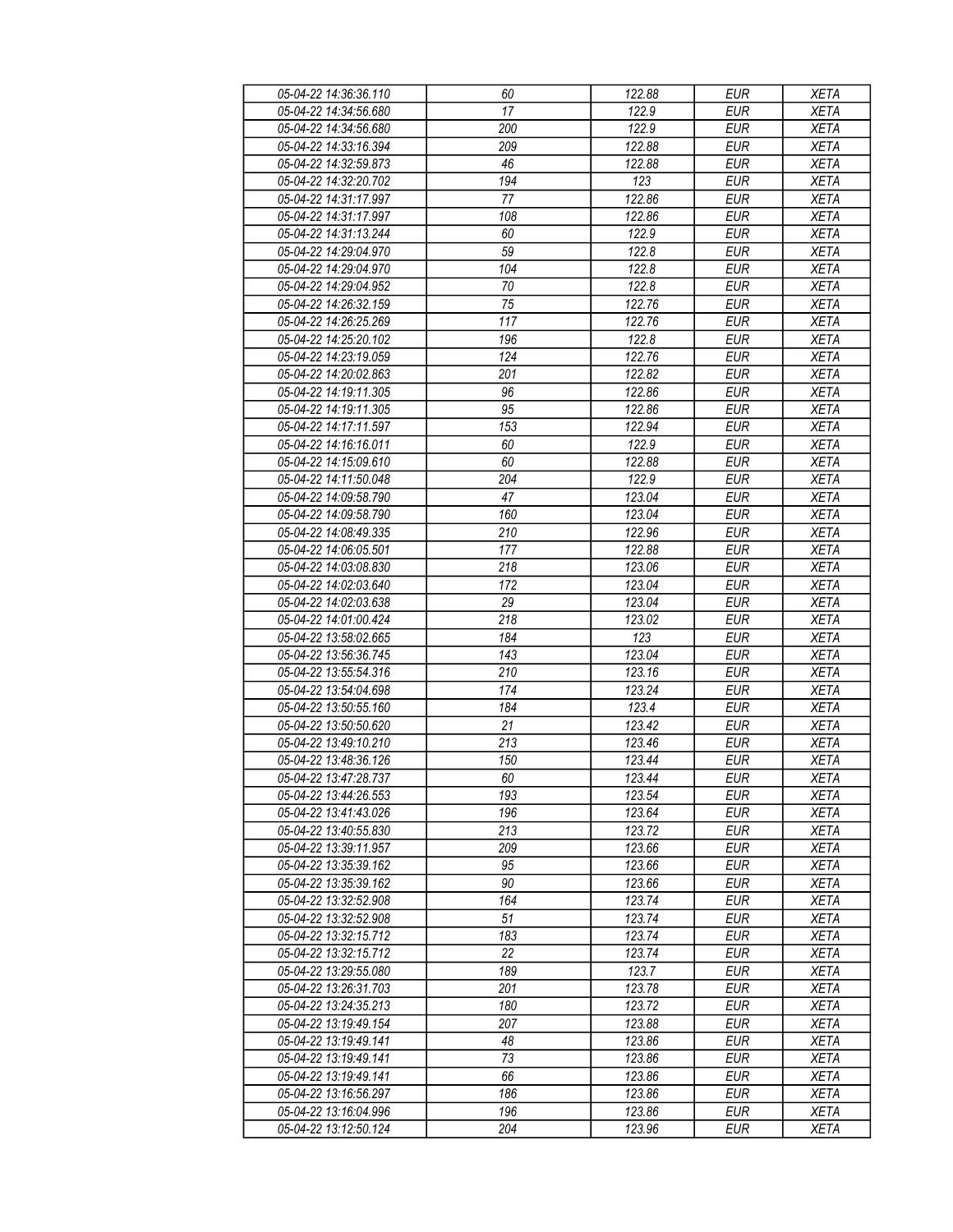| 05-04-22 13:12:14.752 | 50             | 123.98 | <b>EUR</b> | <b>XETA</b> |
|-----------------------|----------------|--------|------------|-------------|
| 05-04-22 13:09:44.665 | 110            | 123.9  | <b>EUR</b> | <b>XETA</b> |
| 05-04-22 13:09:30.718 | 180            | 123.9  | <b>EUR</b> | <b>XETA</b> |
| 05-04-22 13:06:24.150 | 182            | 123.9  | <b>EUR</b> | <b>XETA</b> |
| 05-04-22 13:02:36.016 | 18             | 124.08 | <b>EUR</b> | <b>XETA</b> |
| 05-04-22 13:02:36.015 | 200            | 124.08 | <b>EUR</b> | <b>XETA</b> |
|                       |                | 124    | <b>EUR</b> |             |
| 05-04-22 13:00:13.989 | 4              |        |            | <b>XETA</b> |
| 05-04-22 13:00:13.989 | 195            | 124    | <b>EUR</b> | <b>XETA</b> |
| 05-04-22 12:59:57.751 | 160            | 124.02 | <b>EUR</b> | <b>XETA</b> |
| 05-04-22 12:57:34.666 | 101            | 124    | <b>EUR</b> | <b>XETA</b> |
| 05-04-22 12:52:34.575 | 197            | 124.1  | <b>EUR</b> | <b>XETA</b> |
| 05-04-22 12:48:15.142 | 210            | 124.18 | <b>EUR</b> | <b>XETA</b> |
| 05-04-22 12:48:15.126 | 178            | 124.18 | <b>EUR</b> | <b>XETA</b> |
| 05-04-22 12:46:35.411 | 98             | 124.2  | <b>EUR</b> | <b>XETA</b> |
| 05-04-22 12:43:02.583 | 190            | 124.2  | <b>EUR</b> | <b>XETA</b> |
| 05-04-22 12:43:02.583 | 23             | 124.2  | <b>EUR</b> | <b>XETA</b> |
| 05-04-22 12:40:30.913 | 199            | 124.1  | <b>EUR</b> | <b>XETA</b> |
| 05-04-22 12:36:49.876 | 200            | 123.92 | <b>EUR</b> | <b>XETA</b> |
| 05-04-22 12:36:49.876 | $\overline{8}$ | 123.92 | <b>EUR</b> | <b>XETA</b> |
| 05-04-22 12:33:03.161 | 195            | 123.9  | <b>EUR</b> | <b>XETA</b> |
| 05-04-22 12:30:39.450 | 126            | 124    | <b>EUR</b> | <b>XETA</b> |
| 05-04-22 12:29:21.455 | 192            | 124    | <b>EUR</b> | <b>XETA</b> |
| 05-04-22 12:29:19.065 | 60             | 124.02 | <b>EUR</b> | <b>XETA</b> |
|                       |                |        |            |             |
| 05-04-22 12:29:12.992 | 20             | 124.02 | <b>EUR</b> | <b>XETA</b> |
| 05-04-22 12:26:07.483 | 50             | 123.92 | <b>EUR</b> | <b>XETA</b> |
| 05-04-22 12:24:25.264 | 201            | 123.78 | <b>EUR</b> | <b>XETA</b> |
| 05-04-22 12:20:56.409 | 195            | 123.84 | <b>EUR</b> | <b>XETA</b> |
| 05-04-22 12:15:29.816 | 65             | 123.84 | <b>EUR</b> | <b>XETA</b> |
| 05-04-22 12:15:29.816 | 132            | 123.84 | <b>EUR</b> | <b>XETA</b> |
| 05-04-22 12:14:22.871 | 200            | 123.78 | <b>EUR</b> | <b>XETA</b> |
| 05-04-22 12:11:35.040 | 202            | 123.8  | <b>EUR</b> | <b>XETA</b> |
| 05-04-22 12:07:45.021 | 154            | 123.9  | <b>EUR</b> | <b>XETA</b> |
| 05-04-22 12:07:45.021 | 34             | 123.9  | <b>EUR</b> | <b>XETA</b> |
| 05-04-22 12:05:36.870 | 198            | 124.08 | <b>EUR</b> | <b>XETA</b> |
| 05-04-22 12:04:51.718 | 190            | 124    | <b>EUR</b> | <b>XETA</b> |
| 05-04-22 12:02:29.796 | 98             | 124.02 | <b>EUR</b> | <b>XETA</b> |
| 05-04-22 12:02:29.796 | 174            | 124    | <b>EUR</b> | <b>XETA</b> |
| 05-04-22 12:02:29.796 | 126            | 124.02 | <b>EUR</b> | <b>XETA</b> |
| 05-04-22 12:02:29.796 | 60             | 124.02 | <b>EUR</b> | <b>XETA</b> |
| 05-04-22 11:59:04.205 | 218            | 124.2  | <b>EUR</b> | <b>XETA</b> |
|                       |                | 123.84 |            |             |
| 05-04-22 11:56:52.922 | 189            |        | EUR        | XETA        |
| 05-04-22 11:55:16.562 | 213            | 123.9  | <b>EUR</b> | <b>XETA</b> |
| 05-04-22 11:55:13.818 | 138            | 123.92 | <b>EUR</b> | <b>XETA</b> |
| 05-04-22 11:49:45.760 | 170            | 123.84 | <b>EUR</b> | <b>XETA</b> |
| 05-04-22 11:49:45.462 | 18             | 123.84 | EUR        | <b>XETA</b> |
| 05-04-22 11:45:47.440 | 119            | 123.9  | <b>EUR</b> | <b>XETA</b> |
| 05-04-22 11:45:47.440 | 77             | 123.9  | <b>EUR</b> | <b>XETA</b> |
| 05-04-22 11:44:27.099 | 87             | 123.9  | <b>EUR</b> | <b>XETA</b> |
| 05-04-22 11:44:27.099 | 105            | 123.9  | <b>EUR</b> | <b>XETA</b> |
| 05-04-22 11:43:52.265 | 204            | 123.82 | EUR        | <b>XETA</b> |
| 05-04-22 11:42:55.120 | 200            | 123.74 | <b>EUR</b> | <b>XETA</b> |
| 05-04-22 11:38:57.244 | 197            | 123.5  | <b>EUR</b> | <b>XETA</b> |
| 05-04-22 11:35:49.916 | 49             | 123.44 | <b>EUR</b> | <b>XETA</b> |
| 05-04-22 11:35:49.916 | 141            | 123.46 | <b>EUR</b> | <b>XETA</b> |
| 05-04-22 11:34:19.004 | 218            | 123.54 | <b>EUR</b> | <b>XETA</b> |
| 05-04-22 11:34:08.987 | 134            | 123.56 | <b>EUR</b> | <b>XETA</b> |
| 05-04-22 11:30:52.611 | 21             | 123.5  | <b>EUR</b> | <b>XETA</b> |
| 05-04-22 11:30:52.611 | 161            | 123.5  | EUR        | XETA        |
| 05-04-22 11:29:30.913 | 100            | 123.5  | EUR        | <b>XETA</b> |
|                       |                |        |            |             |
| 05-04-22 11:25:48.332 | 114            | 123.56 | EUR        | <b>XETA</b> |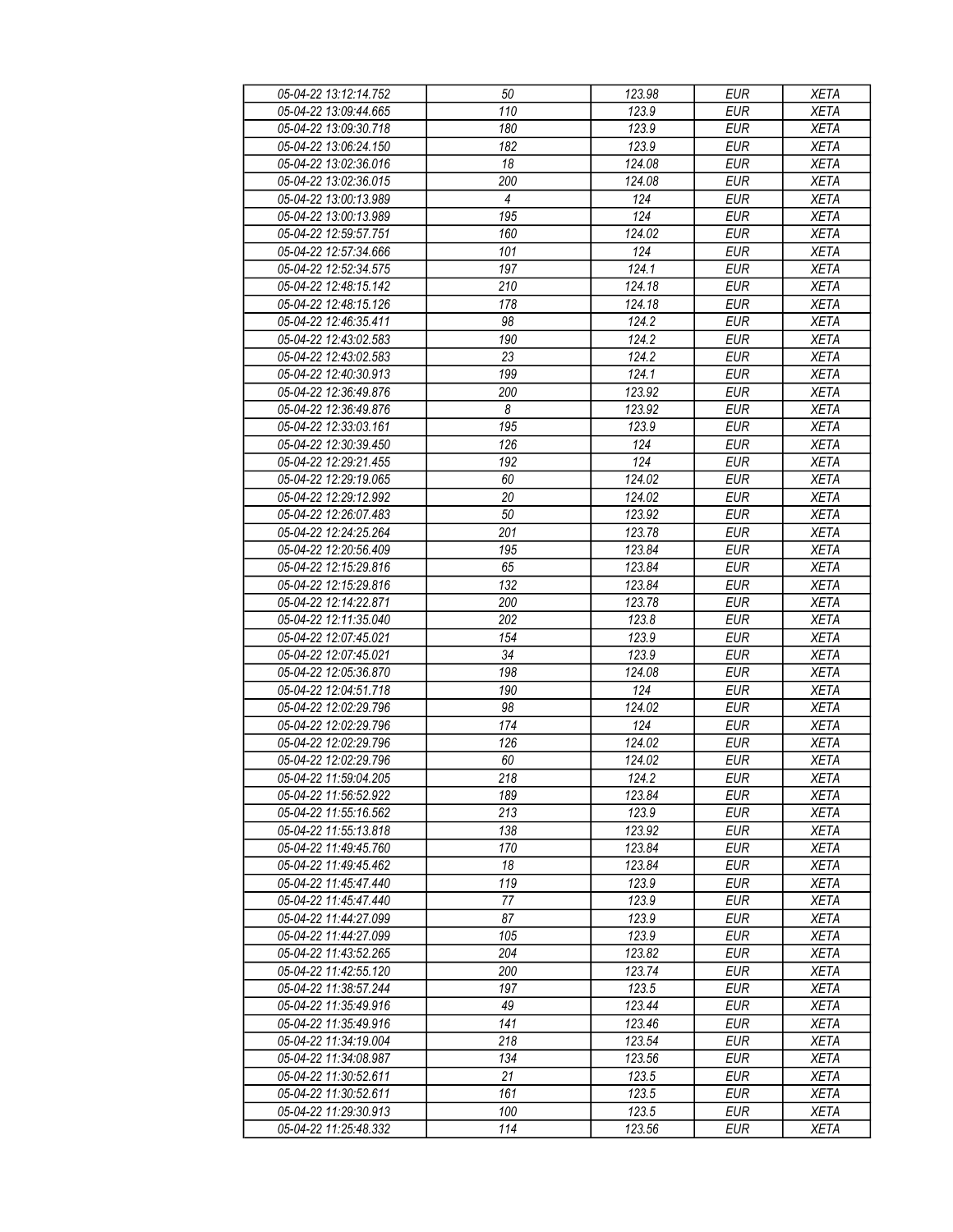| 05-04-22 11:25:48.332 | 86               | 123.56 | <b>EUR</b> | <b>XETA</b> |
|-----------------------|------------------|--------|------------|-------------|
| 05-04-22 11:24:00.842 | 35               | 123.68 | <b>EUR</b> | <b>XETA</b> |
| 05-04-22 11:24:00.842 | $\overline{146}$ | 123.68 | <b>EUR</b> | <b>XETA</b> |
| 05-04-22 11:24:00.928 | 130              | 123.64 | <b>EUR</b> | <b>XETA</b> |
| 05-04-22 11:24:00.928 | 71               | 123.66 | <b>EUR</b> | <b>XETA</b> |
| 05-04-22 11:20:42.886 | 196              | 124.02 | <b>EUR</b> | <b>XETA</b> |
| 05-04-22 11:17:12.020 |                  |        | <b>EUR</b> | <b>XETA</b> |
|                       | 19               | 124.04 |            |             |
| 05-04-22 11:17:12.020 | 194              | 124.04 | <b>EUR</b> | <b>XETA</b> |
| 05-04-22 11:15:03.170 | 192              | 123.92 | <b>EUR</b> | <b>XETA</b> |
| 05-04-22 11:13:28.919 | 195              | 123.92 | <b>EUR</b> | <b>XETA</b> |
| 05-04-22 11:10:43.131 | 185              | 124.06 | <b>EUR</b> | <b>XETA</b> |
| 05-04-22 11:09:18.168 | 22               | 124.18 | <b>EUR</b> | <b>XETA</b> |
| 05-04-22 11:09:18.168 | 162              | 124.16 | <b>EUR</b> | <b>XETA</b> |
| 05-04-22 11:07:41.618 | 191              | 124.5  | <b>EUR</b> | <b>XETA</b> |
| 05-04-22 11:06:14.283 | 199              | 124.42 | <b>EUR</b> | <b>XETA</b> |
| 05-04-22 11:02:36.248 | 80               | 124.46 | <b>EUR</b> | <b>XETA</b> |
| 05-04-22 11:02:36.248 | 96               | 124.46 | <b>EUR</b> | <b>XETA</b> |
| 05-04-22 11:02:28.294 | 50               | 124.46 | <b>EUR</b> | <b>XETA</b> |
| 05-04-22 10:58:52.576 | 108              | 124.28 | <b>EUR</b> | <b>XETA</b> |
| 05-04-22 10:58:52.576 | 74               | 124.28 | <b>EUR</b> | <b>XETA</b> |
| 05-04-22 10:58:00.373 | 212              | 124.3  | <b>EUR</b> | <b>XETA</b> |
| 05-04-22 10:55:17.311 | 186              | 124.46 | <b>EUR</b> | <b>XETA</b> |
| 05-04-22 10:53:14.031 | 93               | 124.52 | <b>EUR</b> | <b>XETA</b> |
| 05-04-22 10:53:14.031 | 95               | 124.52 | <b>EUR</b> | <b>XETA</b> |
| 05-04-22 10:51:45.252 | 14               | 124.42 | <b>EUR</b> | <b>XETA</b> |
| 05-04-22 10:51:45.252 | 198              | 124.42 | <b>EUR</b> | <b>XETA</b> |
| 05-04-22 10:49:19.949 | 205              | 124.4  | <b>EUR</b> | <b>XETA</b> |
|                       |                  |        |            |             |
| 05-04-22 10:48:02.726 | $\overline{4}$   | 124.4  | <b>EUR</b> | <b>XETA</b> |
| 05-04-22 10:48:02.726 | 135              | 124.4  | <b>EUR</b> | <b>XETA</b> |
| 05-04-22 10:48:02.726 | 25               | 124.4  | <b>EUR</b> | <b>XETA</b> |
| 05-04-22 10:48:02.726 | 44               | 124.4  | <b>EUR</b> | <b>XETA</b> |
| 05-04-22 10:47:10.307 | 195              | 124.42 | <b>EUR</b> | <b>XETA</b> |
| 05-04-22 10:45:38.649 | 199              | 124.54 | <b>EUR</b> | <b>XETA</b> |
| 05-04-22 10:41:51.177 | 203              | 124.58 | <b>EUR</b> | <b>XETA</b> |
| 05-04-22 10:39:35.945 | 178              | 124.7  | <b>EUR</b> | <b>XETA</b> |
| 05-04-22 10:38:35.662 | 204              | 124.72 | <b>EUR</b> | <b>XETA</b> |
| 05-04-22 10:37:52.261 | 184              | 124.72 | <b>EUR</b> | <b>XETA</b> |
| 05-04-22 10:34:04.112 | 199              | 124.74 | <b>EUR</b> | <b>XETA</b> |
| 05-04-22 10:32:07.455 | 214              | 124.84 | <b>EUR</b> | <b>XETA</b> |
| 05-04-22 10:32:07.455 | 204              | 124.84 | <b>EUR</b> | <b>XETA</b> |
| 05-04-22 10:27:16.964 | 135              | 124.82 | EUR        | XETA        |
| 05-04-22 10:27:16.964 | 65               | 124.8  | <b>EUR</b> | <b>XETA</b> |
| 05-04-22 10:24:03.845 | 177              | 124.96 | <b>EUR</b> | <b>XETA</b> |
| 05-04-22 10:24:03.842 | 29               | 124.96 | <b>EUR</b> | <b>XETA</b> |
| 05-04-22 10:20:57.930 | 22               | 125.1  | EUR        | <b>XETA</b> |
| 05-04-22 10:20:57.930 | 181              | 125.1  | <b>EUR</b> | <b>XETA</b> |
| 05-04-22 10:20:40.776 | 19               | 125.12 | <b>EUR</b> | <b>XETA</b> |
| 05-04-22 10:20:40.767 | 195              | 125.12 | <b>EUR</b> | <b>XETA</b> |
| 05-04-22 10:19:11.351 | 117              | 125.14 | <b>EUR</b> | <b>XETA</b> |
| 05-04-22 10:14:30.404 | 184              | 125.26 | EUR        |             |
| 05-04-22 10:13:04.981 |                  |        |            | <b>XETA</b> |
|                       | 191              | 125.32 | <b>EUR</b> | <b>XETA</b> |
| 05-04-22 10:13:04.973 | 217              | 125.3  | <b>EUR</b> | <b>XETA</b> |
| 05-04-22 10:09:40.851 | 184              | 125.26 | <b>EUR</b> | <b>XETA</b> |
| 05-04-22 10:07:16.407 | 206              | 125.3  | <b>EUR</b> | <b>XETA</b> |
| 05-04-22 10:07:16.407 | 175              | 125.3  | <b>EUR</b> | <b>XETA</b> |
| 05-04-22 10:03:05.349 | 189              | 125.22 | <b>EUR</b> | <b>XETA</b> |
| 05-04-22 10:00:57.371 | 204              | 125.22 | <b>EUR</b> | <b>XETA</b> |
| 05-04-22 10:00:57.384 | 38               | 125.2  | EUR        | XETA        |
| 05-04-22 10:00:57.384 | 75               | 125.2  | EUR        | <b>XETA</b> |
| 05-04-22 10:00:57.384 | 78               | 125.2  | EUR        | XETA        |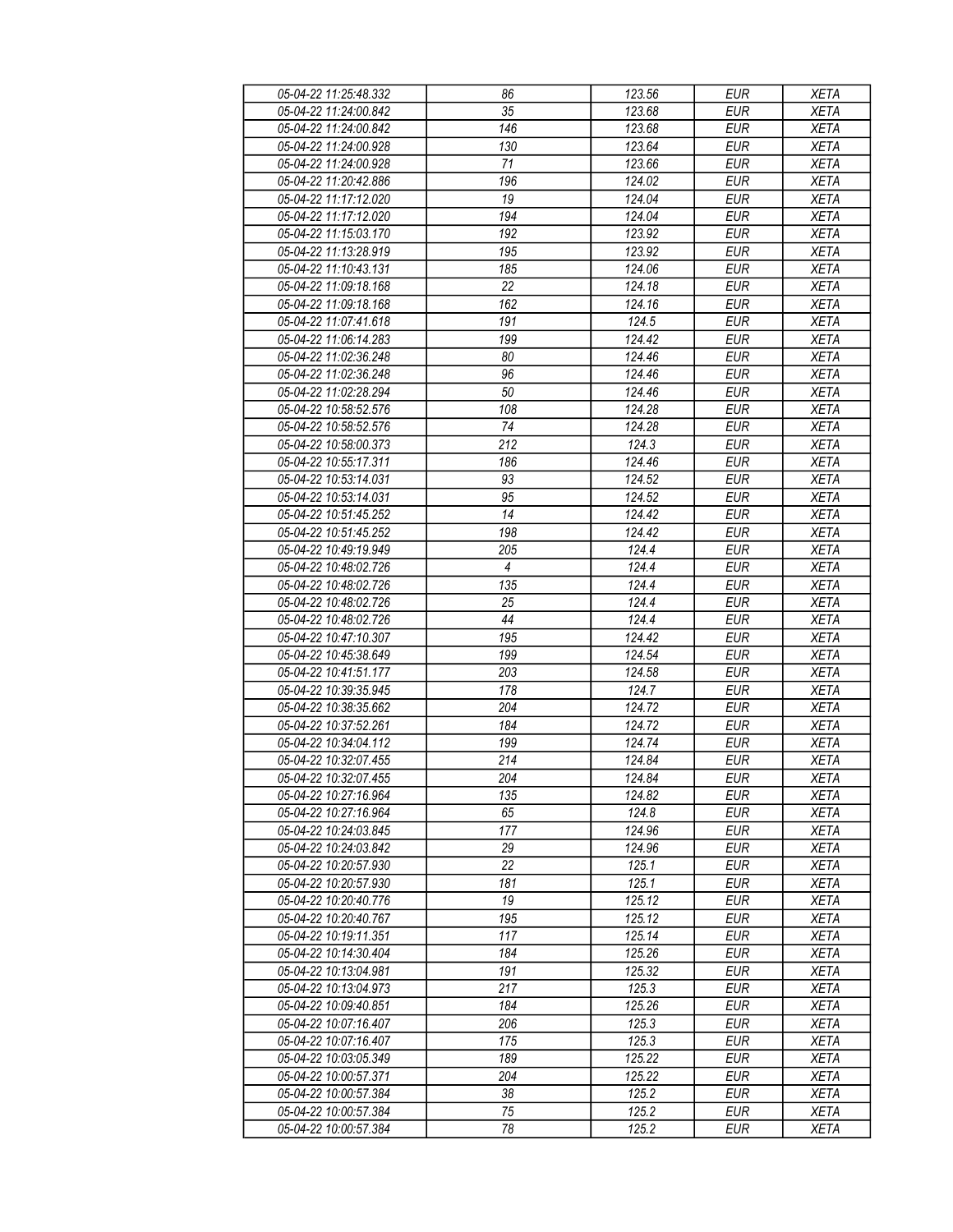| 05-04-22 09:57:00.372                          | 195              | 125.3                         | <b>EUR</b>               | <b>XETA</b> |
|------------------------------------------------|------------------|-------------------------------|--------------------------|-------------|
| 05-04-22 09:56:03.760                          | 201              | $\overline{125.38}$           | <b>EUR</b>               | <b>XETA</b> |
| 05-04-22 09:53:12.914                          | $\overline{212}$ | 125.2                         | <b>EUR</b>               | <b>XETA</b> |
| 05-04-22 09:53:12.914                          | 203              | 125.2                         | <b>EUR</b>               | <b>XETA</b> |
| 05-04-22 09:50:43.110                          | 194              | 125.08                        | <b>EUR</b>               | <b>XETA</b> |
| 05-04-22 09:47:35.205                          | 191              | 125.02                        | <b>EUR</b>               | <b>XETA</b> |
| 05-04-22 09:45:24.907                          | 60               | 125                           | <b>EUR</b>               | <b>XETA</b> |
| 05-04-22 09:45:24.907                          | 116              | 125                           | <b>EUR</b>               | <b>XETA</b> |
|                                                |                  |                               |                          |             |
| 05-04-22 09:44:26.445                          | 212              | 125.04                        | <b>EUR</b>               | <b>XETA</b> |
| 05-04-22 09:41:13.158                          | 19               | 125.06                        | <b>EUR</b>               | <b>XETA</b> |
| 05-04-22 09:41:13.158                          | 184              | 125.06                        | <b>EUR</b>               | <b>XETA</b> |
| 05-04-22 09:37:21.047                          | 187              | 125.1                         | <b>EUR</b>               | <b>XETA</b> |
| 05-04-22 09:37:21.057                          | 214              | 125.08                        | <b>EUR</b>               | <b>XETA</b> |
| 05-04-22 09:33:29.417                          | 102              | 124.98                        | <b>EUR</b>               | <b>XETA</b> |
| 05-04-22 09:33:29.417                          | 89               | 124.98                        | <b>EUR</b>               | <b>XETA</b> |
| 05-04-22 09:30:28.946                          | 192              | 124.96                        | <b>EUR</b>               | <b>XETA</b> |
| 05-04-22 09:30:28.946                          | 185              | 124.96                        | <b>EUR</b>               | <b>XETA</b> |
| 05-04-22 09:29:05.629                          | 185              | 125.02                        | <b>EUR</b>               | <b>XETA</b> |
| 05-04-22 09:27:31.253                          | 194              | 125.08                        | <b>EUR</b>               | <b>XETA</b> |
| 05-04-22 09:23:04.127                          | 200              | 125.1                         | <b>EUR</b>               | <b>XETA</b> |
| 05-04-22 09:22:51.875                          | 198              | 125.14                        | <b>EUR</b>               | <b>XETA</b> |
| 05-04-22 09:20:00.211                          | 131              | 125.18                        | <b>EUR</b>               | <b>XETA</b> |
| 05-04-22 09:20:00.211                          | 74               | 125.18                        | <b>EUR</b>               | <b>XETA</b> |
| 05-04-22 09:17:45.721                          | 159              | 125.44                        | <b>EUR</b>               | <b>XETA</b> |
| 05-04-22 09:17:45.721                          | 40               | 125.44                        | <b>EUR</b>               | <b>XETA</b> |
| 05-04-22 09:17:45.721                          | 175              | 125.44                        | <b>EUR</b>               | <b>XETA</b> |
| 05-04-22 09:13:20.692                          | 179              | 125.46                        | <b>EUR</b>               | <b>XETA</b> |
| 05-04-22 09:12:54.548                          | 201              | 125.38                        | <b>EUR</b>               | <b>XETA</b> |
| 05-04-22 09:12:50.344                          | 215              | 125.38                        | <b>EUR</b>               | <b>XETA</b> |
| 05-04-22 09:12:47.573                          | 263              | 125.36                        | <b>EUR</b>               | <b>XETA</b> |
| 05-04-22 09:12:47.573                          | 124              | 125.36                        | <b>EUR</b>               | <b>XETA</b> |
| 05-04-22 09:10:08.271                          | 206              | 125.26                        | <b>EUR</b>               | <b>XETA</b> |
| 05-04-22 09:09:49.264                          | 49               | 125.22                        | <b>EUR</b>               | <b>XETA</b> |
| 05-04-22 09:09:49.264                          | 102              | 125.22                        | <b>EUR</b>               | <b>XETA</b> |
| 05-04-22 09:09:48.316                          | $50\,$           | 125.22                        | <b>EUR</b>               | <b>XETA</b> |
| 05-04-22 09:06:44.183                          | 183              | 125.18                        | <b>EUR</b>               | <b>XETA</b> |
| 05-04-22 09:03:36.521                          | 185              | 125.06                        | <b>EUR</b>               | <b>XETA</b> |
| 05-04-22 09:02:54.981                          | 200              | 125.1                         | <b>EUR</b>               | <b>XETA</b> |
| 05-04-22 08:59:15.113                          | 127              | 125.2                         | <b>EUR</b>               | <b>XETA</b> |
| 05-04-22 08:59:15.113                          | 20               | 125.2                         | <b>EUR</b>               | <b>XETA</b> |
| 05-04-22 08:59:15.112                          | 67               | 125.2                         | EUR                      | XETA        |
| 05-04-22 08:58:30.705                          | 8                | 125.24                        | <b>EUR</b>               |             |
|                                                |                  |                               |                          | <b>XETA</b> |
| 05-04-22 08:58:30.705                          | 19<br>40         | 125.24<br>$\overline{125.24}$ | <b>EUR</b>               | <b>XETA</b> |
| 05-04-22 08:58:16.879<br>05-04-22 08:57:51.700 | 148              |                               | <b>EUR</b><br><b>EUR</b> | <b>XETA</b> |
|                                                |                  | 125.24                        |                          | <b>XETA</b> |
| 05-04-22 08:56:03.690                          | 49               | 125.16                        | <b>EUR</b>               | <b>XETA</b> |
| 05-04-22 08:56:03.690                          | 138              | 125.16                        | <b>EUR</b>               | <b>XETA</b> |
| 05-04-22 08:53:33.801                          | 53               | 125.3                         | <b>EUR</b>               | <b>XETA</b> |
| 05-04-22 08:53:33.801                          | 161              | 125.3                         | <b>EUR</b>               | <b>XETA</b> |
| 05-04-22 08:51:30.850                          | 182              | 125.42                        | <b>EUR</b>               | <b>XETA</b> |
| 05-04-22 08:50:04.004                          | 110              | 125.4                         | <b>EUR</b>               | <b>XETA</b> |
| 05-04-22 08:50:04.005                          | 87               | 125.4                         | <b>EUR</b>               | <b>XETA</b> |
| 05-04-22 08:46:54.423                          | 215              | 125.08                        | <b>EUR</b>               | <b>XETA</b> |
| 05-04-22 08:44:23.018                          | 190              | 125.2                         | <b>EUR</b>               | <b>XETA</b> |
| 05-04-22 08:44:23.018                          | 192              | 125.2                         | <b>EUR</b>               | <b>XETA</b> |
| 05-04-22 08:40:25.360                          | 166              | 125.22                        | <b>EUR</b>               | <b>XETA</b> |
| 05-04-22 08:40:25.360                          | 46               | 125.22                        | <b>EUR</b>               | <b>XETA</b> |
| 05-04-22 08:39:03.410                          | 195              | 125.12                        | EUR                      | XETA        |
| 05-04-22 08:37:20.584                          | 208              | 125.22                        | EUR                      | <b>XETA</b> |
| 05-04-22 08:36:26.289                          | 133              | 125.28                        | EUR                      | XETA        |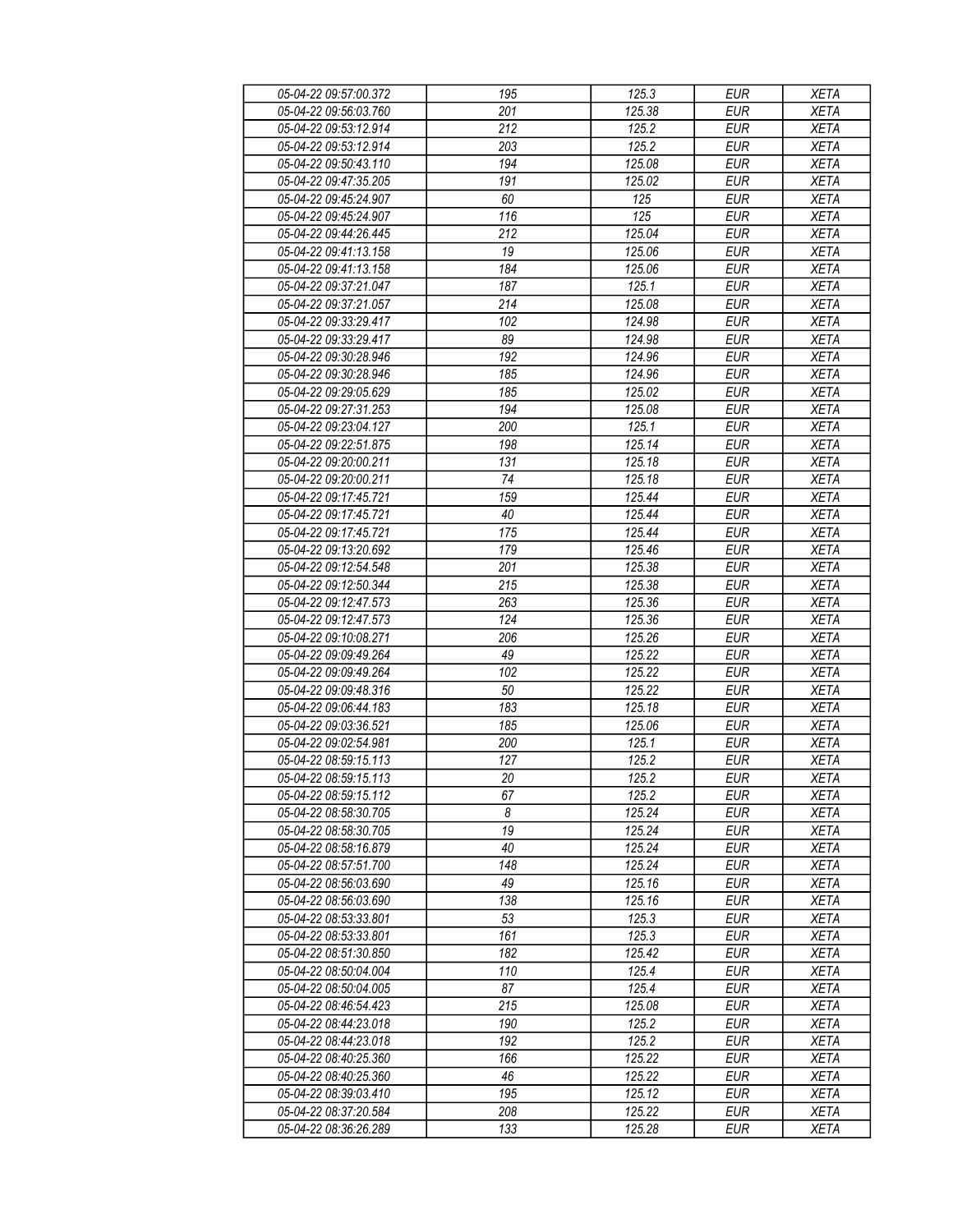| 05-04-22 08:36:26.288 | 72               | 125.28 | <b>EUR</b> | <b>XETA</b> |
|-----------------------|------------------|--------|------------|-------------|
| 05-04-22 08:36:03.128 | 177              | 125.16 | EUR        | <b>XETA</b> |
| 05-04-22 08:35:30.535 | 215              | 125.04 | <b>EUR</b> | <b>XETA</b> |
| 05-04-22 08:33:11.633 | $\overline{202}$ | 124.96 | <b>EUR</b> | <b>XETA</b> |
| 05-04-22 08:32:50.110 | 175              | 124.94 | <b>EUR</b> | <b>XETA</b> |
| 05-04-22 08:30:28.726 | 95               | 124.9  | <b>EUR</b> | <b>XETA</b> |
| 05-04-22 08:30:28.726 | 94               | 124.9  | <b>EUR</b> | <b>XETA</b> |
| 05-04-22 08:29:05.433 | 108              | 125.06 | <b>EUR</b> | <b>XETA</b> |
| 05-04-22 08:29:05.433 | 91               | 125.06 | <b>EUR</b> | <b>XETA</b> |
| 05-04-22 08:28:48.038 | 42               | 125.14 | <b>EUR</b> | <b>XETA</b> |
| 05-04-22 08:28:48.038 | 169              | 125.14 | <b>EUR</b> | <b>XETA</b> |
| 05-04-22 08:27:38.325 | 186              | 124.98 | EUR        | <b>XETA</b> |
| 05-04-22 08:26:58.201 | $\overline{57}$  | 124.72 | <b>EUR</b> | <b>XETA</b> |
| 05-04-22 08:24:43.231 | $\overline{70}$  | 124.6  | <b>EUR</b> | <b>XETA</b> |
| 05-04-22 08:24:43.224 | 203              | 124.58 | <b>EUR</b> | <b>XETA</b> |
| 05-04-22 08:24:42.870 | $\overline{44}$  | 124.62 | <b>EUR</b> | <b>XETA</b> |
| 05-04-22 08:23:48.792 | 123              | 124.56 | EUR        | <b>XETA</b> |
| 05-04-22 08:23:48.792 | 60               | 124.56 | <b>EUR</b> | <b>XETA</b> |
| 05-04-22 08:23:48.780 | $\overline{202}$ | 124.56 | <b>EUR</b> | <b>XETA</b> |
| 05-04-22 08:21:11.246 | 197              | 124.52 | <b>EUR</b> | <b>XETA</b> |
| 05-04-22 08:21:00.814 | 15               | 124.6  | <b>EUR</b> | <b>XETA</b> |
| 05-04-22 08:21:00.814 | 93               | 124.6  | <b>EUR</b> | <b>XETA</b> |
| 05-04-22 08:21:00.814 | 64               | 124.6  | <b>EUR</b> | <b>XETA</b> |
| 05-04-22 08:21:00.814 | 22               | 124.6  | <b>EUR</b> | <b>XETA</b> |
| 05-04-22 08:18:46.708 | $\overline{195}$ | 124.4  | <b>EUR</b> | <b>XETA</b> |
| 05-04-22 08:16:54.394 | 15               | 124.14 | <b>EUR</b> | <b>XETA</b> |
| 05-04-22 08:16:54.394 | 168              | 124.14 | <b>EUR</b> | <b>XETA</b> |
| 05-04-22 08:14:37.927 | 175              | 124.14 | <b>EUR</b> | <b>XETA</b> |
| 05-04-22 08:11:35.711 | 179              | 124.24 | EUR        | <b>XETA</b> |
| 05-04-22 08:11:35.711 | 171              | 124.24 | <b>EUR</b> | <b>XETA</b> |
| 05-04-22 08:11:35.711 | $\overline{37}$  | 124.24 | <b>EUR</b> | <b>XETA</b> |
| 05-04-22 08:08:38.311 | 182              | 124.16 | <b>EUR</b> | <b>XETA</b> |
| 05-04-22 08:08:07.308 | 27               | 124.2  | <b>EUR</b> | <b>XETA</b> |
| 05-04-22 08:08:07.308 | 92               | 124.2  | <b>EUR</b> | <b>XETA</b> |
| 05-04-22 08:08:07.308 | 27               | 124.2  | <b>EUR</b> | <b>XETA</b> |
| 05-04-22 08:08:06.232 | 58               | 124.2  | <b>EUR</b> | <b>XETA</b> |
| 05-04-22 08:07:06.607 | 180              | 123.92 | <b>EUR</b> | <b>XETA</b> |
| 05-04-22 08:06:35.481 | 184              | 123.64 | <b>EUR</b> | <b>XETA</b> |
| 05-04-22 08:05:52.960 | $\overline{210}$ | 123.82 | <b>EUR</b> | <b>XETA</b> |
| 05-04-22 08:05:06.339 | 183              | 124    | <b>EUR</b> | <b>XETA</b> |
| 05-04-22 08:03:46.063 | $\overline{148}$ | 123.88 | EUR        | <b>XETA</b> |
| 05-04-22 08:03:39.599 | 31               | 123.88 | <b>EUR</b> | <b>XETA</b> |
| 05-04-22 08:03:01.299 | 137              | 123.88 | <b>EUR</b> | <b>XETA</b> |
| 05-04-22 08:03:01.243 | 77               | 123.88 | <b>EUR</b> | <b>XETA</b> |
| 05-04-22 08:02:27.073 | 184              | 124.5  | <b>EUR</b> | <b>XETA</b> |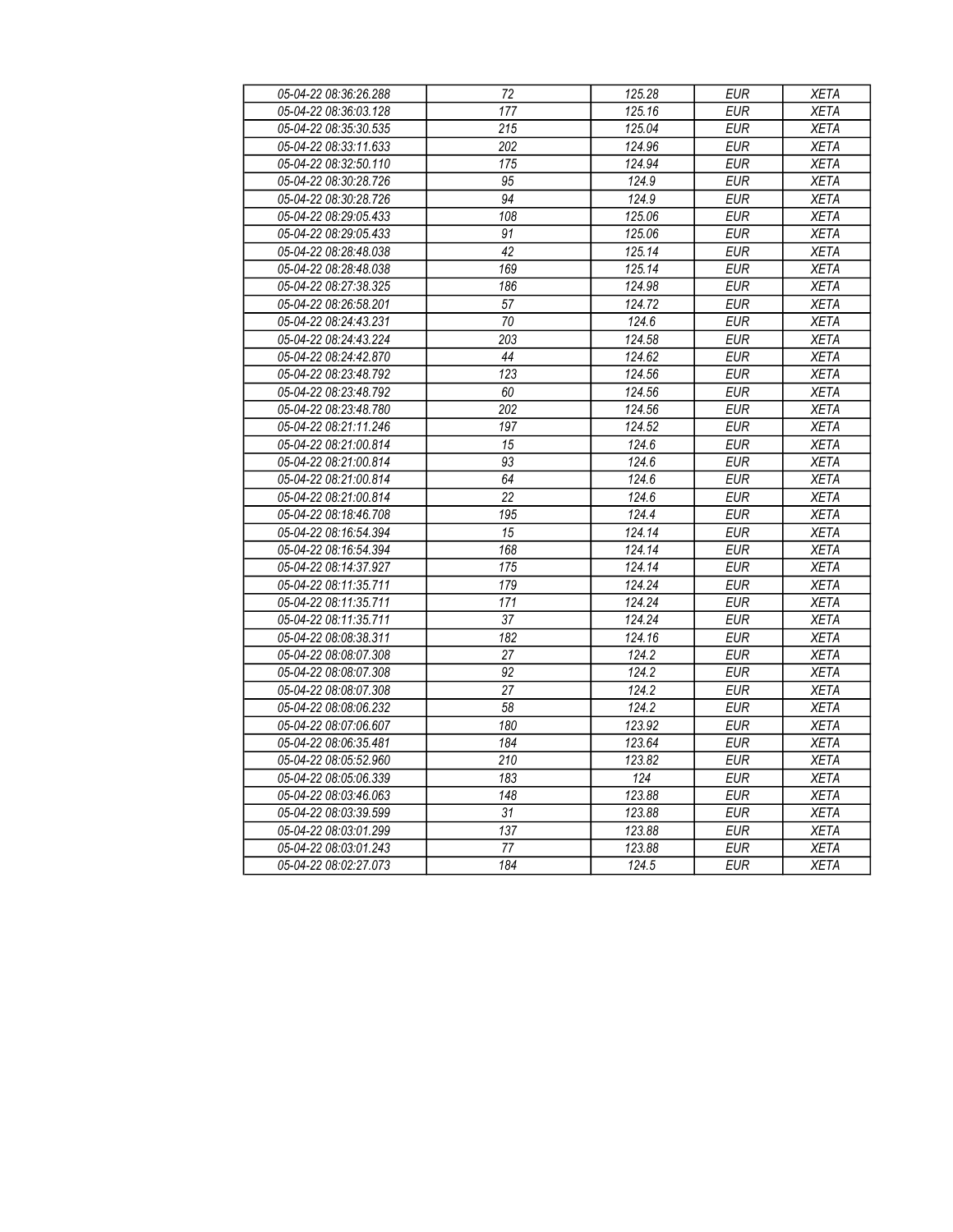## Each order relating to the buy-back programme above according to Art. 5 sec. 3 MAR in conjunction with Art. 25 sec. 1 and 2 MiFiR

In red colour are the fields according to Table 2 of the Annex of Del. Regulation (EU) 2017/580; alternatively you may report the

| Date and Time according to field 9 | <b>Segment MIC code</b><br>according to field 16 | <b>Transaction price</b><br>according to field 28 | <b>Price currency according</b><br>to field 29 | <b>Buy-sell indicator</b><br>according to field 32 |
|------------------------------------|--------------------------------------------------|---------------------------------------------------|------------------------------------------------|----------------------------------------------------|
| 05-04-22 16:29:25.469              | <b>XETA</b>                                      | 121.42                                            | <b>EUR</b>                                     | <b>BUY</b>                                         |
| 05-04-22 16:29:21.724              | <b>XETA</b>                                      | 121.42                                            | <b>EUR</b>                                     | <b>BUY</b>                                         |
| 05-04-22 16:28:55.282              | <b>XETA</b>                                      | 121.34                                            | <b>EUR</b>                                     | <b>BUY</b>                                         |
| 05-04-22 16:28:18.242              | <b>XETA</b>                                      | 121.28                                            | <b>EUR</b>                                     | <b>BUY</b>                                         |
| 05-04-22 16:28:00.575              | <b>XETA</b>                                      | 121.22                                            | <b>EUR</b>                                     | <b>BUY</b>                                         |
| 05-04-22 16:28:00.575              | <b>XETA</b>                                      | 121.22                                            | <b>EUR</b>                                     | <b>BUY</b>                                         |
| 05-04-22 16:28:00.575              | <b>XETA</b>                                      | 121.22                                            | <b>EUR</b>                                     | <b>BUY</b>                                         |
| 05-04-22 16:27:43.113              | <b>XETA</b>                                      | 121.28                                            | <b>EUR</b>                                     | <b>BUY</b>                                         |
| 05-04-22 16:27:38.186              | <b>XETA</b>                                      | 121.3                                             | <b>EUR</b>                                     | <b>BUY</b>                                         |
| 05-04-22 16:27:31.039              | <b>XETA</b>                                      | 121.26                                            | <b>EUR</b>                                     | <b>BUY</b>                                         |
| 05-04-22 16:27:20.743              | <b>XETA</b>                                      | 121.26                                            | <b>EUR</b>                                     | <b>BUY</b>                                         |
| 05-04-22 16:27:20.486              | <b>XETA</b>                                      | 121.26                                            | <b>EUR</b>                                     | <b>BUY</b>                                         |
| 05-04-22 16:26:52.664              | <b>XETA</b>                                      | 121.24                                            | <b>EUR</b>                                     | <b>BUY</b>                                         |
| 05-04-22 16:26:35.993              | <b>XETA</b>                                      | 121.24                                            | <b>EUR</b>                                     | <b>BUY</b>                                         |
| 05-04-22 16:26:35.993              | <b>XETA</b>                                      | 121.24                                            | <b>EUR</b>                                     | <b>BUY</b>                                         |
| 05-04-22 16:26:01.821              | <b>XETA</b>                                      | 121.22                                            | <b>EUR</b>                                     | <b>BUY</b>                                         |
| 05-04-22 16:25:48.419              | <b>XETA</b>                                      | 121.22                                            | <b>EUR</b>                                     | <b>BUY</b>                                         |
| 05-04-22 16:25:48.419              | <b>XETA</b>                                      | 121.22                                            | <b>EUR</b>                                     | <b>BUY</b>                                         |
| 05-04-22 16:25:28.017              | <b>XETA</b>                                      | 121.3                                             | <b>EUR</b>                                     | <b>BUY</b>                                         |
| 05-04-22 16:25:24.952              | <b>XETA</b>                                      | 121.3                                             | <b>EUR</b>                                     | <b>BUY</b>                                         |
| 05-04-22 16:24:45.573              | <b>XETA</b>                                      | 121.3                                             | <b>EUR</b>                                     | <b>BUY</b>                                         |
| 05-04-22 16:24:13.870              | <b>XETA</b>                                      | 121.38                                            | <b>EUR</b>                                     | <b>BUY</b>                                         |
| 05-04-22 16:23:53.597              | <b>XETA</b>                                      | 121.32                                            | <b>EUR</b>                                     | <b>BUY</b>                                         |
| 05-04-22 16:23:25.087              | <b>XETA</b>                                      | 121.28                                            | <b>EUR</b>                                     | <b>BUY</b>                                         |
| 05-04-22 16:23:25.086              | <b>XETA</b>                                      | 121.28                                            | <b>EUR</b>                                     | <b>BUY</b>                                         |
| 05-04-22 16:22:49.528              | <b>XETA</b>                                      | 121.28                                            | <b>EUR</b>                                     | <b>BUY</b>                                         |
| 05-04-22 16:22:36.599              | <b>XETA</b>                                      | 121.3                                             | <b>EUR</b>                                     | <b>BUY</b>                                         |
| 05-04-22 16:21:35.778              | <b>XETA</b>                                      | 121.26                                            | <b>EUR</b>                                     | <b>BUY</b>                                         |
| 05-04-22 16:21:35.778              | <b>XETA</b>                                      | 121.26                                            | <b>EUR</b>                                     | <b>BUY</b>                                         |
| 05-04-22 16:20:20.284              | <b>XETA</b>                                      | 121.28                                            | <b>EUR</b>                                     | <b>BUY</b>                                         |
| 05-04-22 16:19:36.210              | <b>XETA</b>                                      | 121.16                                            | <b>EUR</b>                                     | <b>BUY</b>                                         |
| 05-04-22 16:19:36.210              | <b>XETA</b>                                      | 121.16                                            | <b>EUR</b>                                     | <b>BUY</b>                                         |
| 05-04-22 16:18:33.318              | <b>XETA</b>                                      | 121.32                                            | <b>EUR</b>                                     | <b>BUY</b>                                         |
| 05-04-22 16:18:20.367              | <b>XETA</b>                                      | 121.32                                            | <b>EUR</b>                                     | <b>BUY</b>                                         |
| 05-04-22 16:18:20.367              | <b>XETA</b>                                      | 121.32                                            | <b>EUR</b>                                     | <b>BUY</b>                                         |
| 05-04-22 16:18:20.367              | <b>XETA</b>                                      | 121.32                                            | <b>EUR</b>                                     | <b>BUY</b>                                         |
| 05-04-22 16:17:56.483              | <b>XETA</b>                                      | 121.32                                            | <b>EUR</b>                                     | <b>BUY</b>                                         |
| 05-04-22 16:17:32.695              | <b>XETA</b>                                      | 121.3                                             | <b>EUR</b>                                     | <b>BUY</b>                                         |
| 05-04-22 16:17:32.695              | <b>XETA</b>                                      | 121.3                                             | <b>EUR</b>                                     | <b>BUY</b>                                         |
| 05-04-22 16:17:32.695              | <b>XETA</b>                                      | 121.3                                             | <b>EUR</b>                                     | <b>BUY</b>                                         |
| 05-04-22 16:17:26.100              | <b>XETA</b>                                      | 121.32                                            | <b>EUR</b>                                     | <b>BUY</b>                                         |
| 05-04-22 16:15:11.286              | <b>XETA</b>                                      | 121.3                                             | <b>EUR</b>                                     | <b>BUY</b>                                         |
| 05-04-22 16:15:08.770              | <b>XETA</b>                                      | 121.32                                            | <b>EUR</b>                                     | <b>BUY</b>                                         |
| 05-04-22 16:13:39.094              | <b>XETA</b>                                      | 121.28                                            | <b>EUR</b>                                     | <b>BUY</b>                                         |
| 05-04-22 16:12:43.957              | <b>XETA</b>                                      | 121.28                                            | <b>EUR</b>                                     | <b>BUY</b>                                         |
| 05-04-22 16:12:43.957              | <b>XETA</b>                                      | 121.28                                            | <b>EUR</b>                                     | <b>BUY</b>                                         |
| 05-04-22 16:12:03.928              | <b>XETA</b>                                      | 121.36                                            | <b>EUR</b>                                     | <b>BUY</b>                                         |
| 05-04-22 16:10:24.174              | <b>XETA</b>                                      | 121.34                                            | <b>EUR</b>                                     | <b>BUY</b>                                         |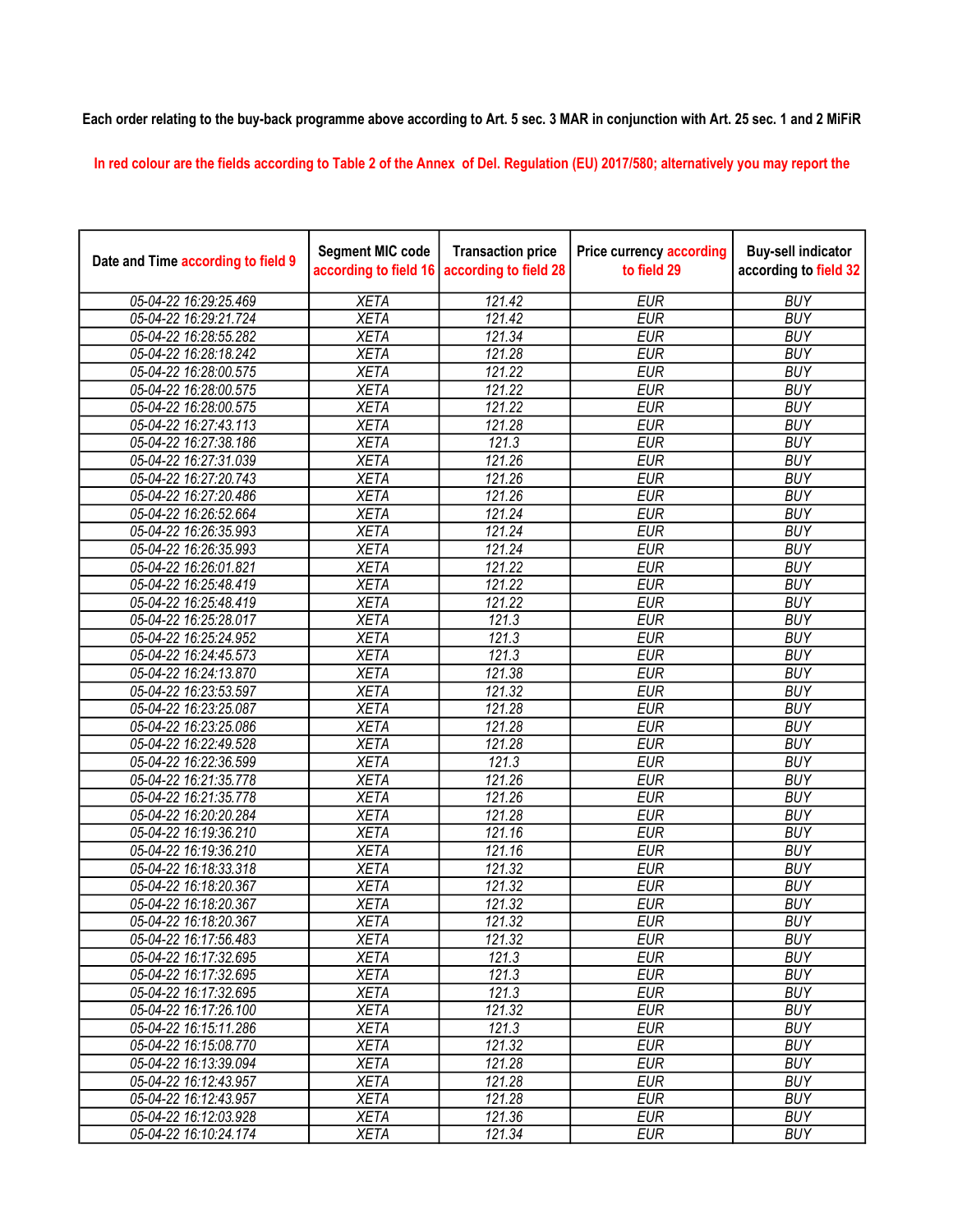| 05-04-22 16:10:24.174 | <b>XETA</b> | 121.34 | <b>EUR</b> | <b>BUY</b> |
|-----------------------|-------------|--------|------------|------------|
| 05-04-22 16:09:17.338 | <b>XETA</b> | 121.28 | <b>EUR</b> | <b>BUY</b> |
| 05-04-22 16:09:17.338 | <b>XETA</b> | 121.28 | <b>EUR</b> | <b>BUY</b> |
| 05-04-22 16:08:14.791 | <b>XETA</b> | 121.36 | <b>EUR</b> | <b>BUY</b> |
| 05-04-22 16:07:32.433 | <b>XETA</b> | 121.3  | <b>EUR</b> | <b>BUY</b> |
| 05-04-22 16:07:30.495 | <b>XETA</b> | 121.3  | <b>EUR</b> | <b>BUY</b> |
| 05-04-22 16:07:20.473 | <b>XETA</b> | 121.3  | <b>EUR</b> | <b>BUY</b> |
| 05-04-22 16:06:34.818 | <b>XETA</b> | 121.48 | <b>EUR</b> | <b>BUY</b> |
| 05-04-22 16:05:55.466 | <b>XETA</b> | 121.48 | <b>EUR</b> | <b>BUY</b> |
| 05-04-22 16:05:55.444 | <b>XETA</b> | 121.48 | <b>EUR</b> | <b>BUY</b> |
| 05-04-22 16:05:34.507 | <b>XETA</b> | 121.5  | <b>EUR</b> | <b>BUY</b> |
| 05-04-22 16:04:16.892 | <b>XETA</b> | 121.34 | <b>EUR</b> | <b>BUY</b> |
| 05-04-22 16:03:37.273 | <b>XETA</b> | 121.46 | <b>EUR</b> | <b>BUY</b> |
| 05-04-22 16:03:07.037 | <b>XETA</b> | 121.56 | <b>EUR</b> | <b>BUY</b> |
| 05-04-22 16:01:59.347 | <b>XETA</b> | 121.62 | <b>EUR</b> | <b>BUY</b> |
| 05-04-22 16:01:48.187 | <b>XETA</b> | 121.62 | <b>EUR</b> | <b>BUY</b> |
| 05-04-22 16:01:13.357 | <b>XETA</b> | 121.6  | <b>EUR</b> | <b>BUY</b> |
| 05-04-22 15:59:34.951 | <b>XETA</b> | 121.6  | <b>EUR</b> | <b>BUY</b> |
| 05-04-22 15:59:34.951 | <b>XETA</b> | 121.6  | <b>EUR</b> | <b>BUY</b> |
| 05-04-22 15:59:23.296 | <b>XETA</b> | 121.66 | <b>EUR</b> | <b>BUY</b> |
| 05-04-22 15:58:12.575 | <b>XETA</b> | 121.54 | <b>EUR</b> | <b>BUY</b> |
| 05-04-22 15:57:39.466 | <b>XETA</b> | 121.58 | <b>EUR</b> | <b>BUY</b> |
| 05-04-22 15:56:52.740 | <b>XETA</b> | 121.54 | <b>EUR</b> | <b>BUY</b> |
| 05-04-22 15:55:52.660 | <b>XETA</b> | 121.56 | <b>EUR</b> | <b>BUY</b> |
| 05-04-22 15:55:52.660 | <b>XETA</b> | 121.56 | <b>EUR</b> | <b>BUY</b> |
|                       |             |        |            |            |
| 05-04-22 15:54:17.867 | <b>XETA</b> | 121.4  | <b>EUR</b> | <b>BUY</b> |
| 05-04-22 15:53:46.770 | <b>XETA</b> | 121.42 | <b>EUR</b> | <b>BUY</b> |
| 05-04-22 15:52:36.762 | <b>XETA</b> | 121.42 | <b>EUR</b> | <b>BUY</b> |
| 05-04-22 15:52:35.052 | <b>XETA</b> | 121.42 | <b>EUR</b> | <b>BUY</b> |
| 05-04-22 15:52:08.456 | <b>XETA</b> | 121.46 | <b>EUR</b> | <b>BUY</b> |
| 05-04-22 15:50:27.600 | <b>XETA</b> | 121.56 | <b>EUR</b> | <b>BUY</b> |
| 05-04-22 15:50:15.424 | <b>XETA</b> | 121.62 | <b>EUR</b> | <b>BUY</b> |
| 05-04-22 15:50:15.424 | <b>XETA</b> | 121.64 | <b>EUR</b> | <b>BUY</b> |
| 05-04-22 15:50:09.768 | <b>XETA</b> | 121.62 | <b>EUR</b> | <b>BUY</b> |
| 05-04-22 15:48:23.552 | <b>XETA</b> | 121.28 | <b>EUR</b> | <b>BUY</b> |
| 05-04-22 15:47:50.833 | <b>XETA</b> | 121.28 | <b>EUR</b> | <b>BUY</b> |
| 05-04-22 15:47:33.613 | <b>XETA</b> | 121.32 | <b>EUR</b> | <b>BUY</b> |
| 05-04-22 15:46:17.001 | <b>XETA</b> | 121.42 | EUR        | <b>BUY</b> |
| 05-04-22 15:46:16.822 | <b>XETA</b> | 121.44 | <b>EUR</b> | <b>BUY</b> |
| 05-04-22 15:43:35.893 | <b>XETA</b> | 121.24 | <b>EUR</b> | <b>BUY</b> |
| 05-04-22 15:42:18.122 | <b>XETA</b> | 121.24 | <b>EUR</b> | <b>BUY</b> |
| 05-04-22 15:42:18.107 |             | 121.22 | <b>EUR</b> | <b>BUY</b> |
|                       | <b>XETA</b> |        |            |            |
| 05-04-22 15:41:38.108 | <b>XETA</b> | 121.28 | <b>EUR</b> | <b>BUY</b> |
| 05-04-22 15:41:01.812 | <b>XETA</b> | 121.26 | <b>EUR</b> | <b>BUY</b> |
| 05-04-22 15:40:12.680 | <b>XETA</b> | 121.18 | <b>EUR</b> | <b>BUY</b> |
| 05-04-22 15:38:40.532 | <b>XETA</b> | 121.3  | <b>EUR</b> | <b>BUY</b> |
| 05-04-22 15:38:40.532 | <b>XETA</b> | 121.3  | EUR        | <b>BUY</b> |
| 05-04-22 15:38:24.594 | <b>XETA</b> | 121.32 | <b>EUR</b> | <b>BUY</b> |
| 05-04-22 15:36:50.652 | <b>XETA</b> | 121.5  | <b>EUR</b> | <b>BUY</b> |
| 05-04-22 15:36:37.902 | <b>XETA</b> | 121.56 | <b>EUR</b> | <b>BUY</b> |
| 05-04-22 15:36:30.356 | <b>XETA</b> | 121.52 | <b>EUR</b> | <b>BUY</b> |
| 05-04-22 15:36:30.356 | <b>XETA</b> | 121.52 | <b>EUR</b> | <b>BUY</b> |
| 05-04-22 15:36:14.692 | <b>XETA</b> | 121.48 | <b>EUR</b> | <b>BUY</b> |
| 05-04-22 15:34:32.591 | <b>XETA</b> | 121.34 | <b>EUR</b> | <b>BUY</b> |
|                       |             |        |            |            |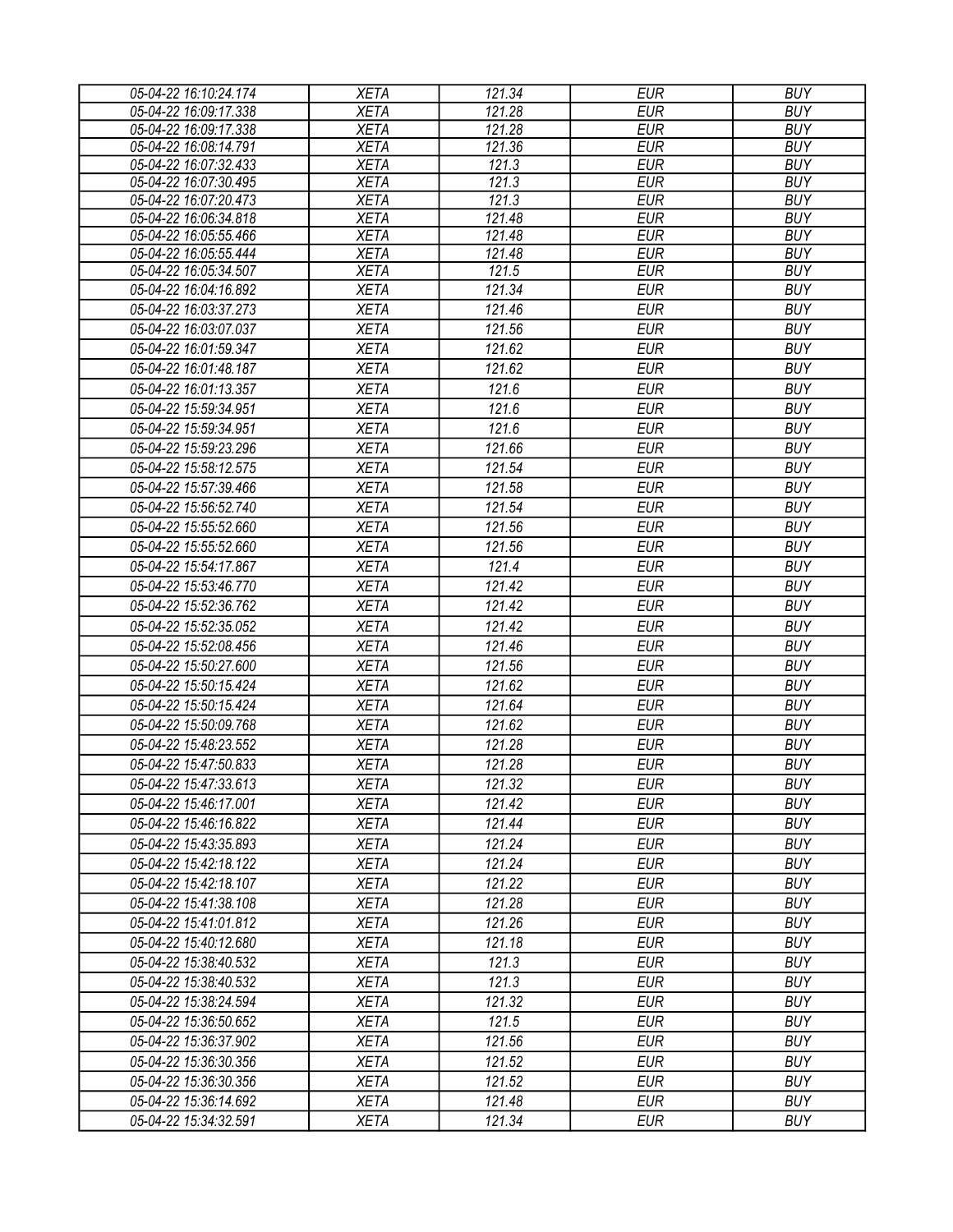| 05-04-22 15:34:32.334 | <b>XETA</b> | 121.34 | <b>EUR</b> | <b>BUY</b> |
|-----------------------|-------------|--------|------------|------------|
| 05-04-22 15:34:28.664 | <b>XETA</b> | 121.36 | <b>EUR</b> | <b>BUY</b> |
| 05-04-22 15:32:20.089 | <b>XETA</b> | 121.32 | <b>EUR</b> | <b>BUY</b> |
| 05-04-22 15:31:09.339 | <b>XETA</b> | 121.38 | <b>EUR</b> | <b>BUY</b> |
| 05-04-22 15:31:07.618 | <b>XETA</b> | 121.44 | <b>EUR</b> | <b>BUY</b> |
| 05-04-22 15:31:07.618 | <b>XETA</b> | 121.42 | <b>EUR</b> | <b>BUY</b> |
| 05-04-22 15:31:07.616 | <b>XETA</b> | 121.42 | <b>EUR</b> | <b>BUY</b> |
| 05-04-22 15:31:07.616 | <b>XETA</b> | 121.42 | <b>EUR</b> | <b>BUY</b> |
| 05-04-22 15:28:32.473 | <b>XETA</b> | 121.22 | <b>EUR</b> | <b>BUY</b> |
| 05-04-22 15:28:32.460 | <b>XETA</b> | 121.22 | <b>EUR</b> | <b>BUY</b> |
| 05-04-22 15:28:32.460 | <b>XETA</b> | 121.22 | <b>EUR</b> | <b>BUY</b> |
| 05-04-22 15:27:04.104 | <b>XETA</b> | 121.26 | <b>EUR</b> | <b>BUY</b> |
| 05-04-22 15:27:04.103 | <b>XETA</b> | 121.26 | <b>EUR</b> | <b>BUY</b> |
| 05-04-22 15:26:37.574 | <b>XETA</b> | 121.34 | <b>EUR</b> | <b>BUY</b> |
| 05-04-22 15:25:26.675 | <b>XETA</b> | 121.52 | <b>EUR</b> | <b>BUY</b> |
| 05-04-22 15:25:26.674 | <b>XETA</b> | 121.52 | <b>EUR</b> | <b>BUY</b> |
| 05-04-22 15:25:26.674 | <b>XETA</b> | 121.52 | <b>EUR</b> | <b>BUY</b> |
| 05-04-22 15:25:26.674 | <b>XETA</b> | 121.52 | <b>EUR</b> | <b>BUY</b> |
| 05-04-22 15:24:34.208 | <b>XETA</b> | 121.44 | <b>EUR</b> | <b>BUY</b> |
| 05-04-22 15:23:46.894 | <b>XETA</b> | 121.58 | <b>EUR</b> | <b>BUY</b> |
| 05-04-22 15:23:46.894 | <b>XETA</b> | 121.58 | <b>EUR</b> | <b>BUY</b> |
| 05-04-22 15:22:48.781 | <b>XETA</b> | 121.48 | <b>EUR</b> | <b>BUY</b> |
| 05-04-22 15:22:33.083 | <b>XETA</b> | 121.52 | <b>EUR</b> | <b>BUY</b> |
| 05-04-22 15:21:01.742 | <b>XETA</b> | 121.68 | <b>EUR</b> | <b>BUY</b> |
| 05-04-22 15:21:01.742 | <b>XETA</b> | 121.68 | <b>EUR</b> | <b>BUY</b> |
| 05-04-22 15:21:01.742 | <b>XETA</b> | 121.68 | <b>EUR</b> | <b>BUY</b> |
| 05-04-22 15:19:08.393 | <b>XETA</b> | 121.76 | <b>EUR</b> | <b>BUY</b> |
| 05-04-22 15:19:08.393 | <b>XETA</b> | 121.76 | <b>EUR</b> | <b>BUY</b> |
| 05-04-22 15:18:45.727 | <b>XETA</b> | 121.8  | <b>EUR</b> | <b>BUY</b> |
| 05-04-22 15:17:16.575 | <b>XETA</b> | 121.82 | <b>EUR</b> | <b>BUY</b> |
| 05-04-22 15:16:26.955 | <b>XETA</b> | 121.78 | <b>EUR</b> | <b>BUY</b> |
| 05-04-22 15:15:43.853 | <b>XETA</b> | 121.9  | <b>EUR</b> | <b>BUY</b> |
| 05-04-22 15:14:29.742 | <b>XETA</b> | 122.06 | <b>EUR</b> | <b>BUY</b> |
| 05-04-22 15:14:26.829 | <b>XETA</b> | 122.08 | <b>EUR</b> | <b>BUY</b> |
| 05-04-22 15:13:33.965 | <b>XETA</b> | 122.1  | <b>EUR</b> | <b>BUY</b> |
| 05-04-22 15:12:53.341 | <b>XETA</b> | 122.12 | <b>EUR</b> | <b>BUY</b> |
| 05-04-22 15:11:25.650 | <b>XETA</b> | 122.1  | <b>EUR</b> | <b>BUY</b> |
| 05-04-22 15:11:25.650 | <b>XETA</b> | 122.1  | <b>EUR</b> | <b>BUY</b> |
| 05-04-22 15:10:49.069 | <b>XETA</b> | 122.12 | <b>EUR</b> | <b>BUY</b> |
| 05-04-22 15:10:41.131 | <b>XETA</b> | 122.12 | <b>EUR</b> | <b>BUY</b> |
| 05-04-22 15:10:41.130 | <b>XETA</b> | 122.12 | <b>EUR</b> | <b>BUY</b> |
| 05-04-22 15:09:45.129 | <b>XETA</b> | 122.02 | <b>EUR</b> | <b>BUY</b> |
| 05-04-22 15:07:11.328 | <b>XETA</b> | 122.36 | <b>EUR</b> | <b>BUY</b> |
| 05-04-22 15:05:07.569 | <b>XETA</b> | 122.68 | <b>EUR</b> | <b>BUY</b> |
| 05-04-22 15:04:03.804 | <b>XETA</b> | 122.78 | <b>EUR</b> | <b>BUY</b> |
| 05-04-22 15:03:18.539 | <b>XETA</b> | 122.86 | <b>EUR</b> | <b>BUY</b> |
| 05-04-22 15:01:11.739 | <b>XETA</b> | 122.64 | <b>EUR</b> | <b>BUY</b> |
| 05-04-22 14:59:50.380 | <b>XETA</b> | 122.76 | <b>EUR</b> | <b>BUY</b> |
| 05-04-22 14:59:50.377 | <b>XETA</b> | 122.76 | <b>EUR</b> | <b>BUY</b> |
| 05-04-22 14:59:50.380 | <b>XETA</b> | 122.76 | <b>EUR</b> | <b>BUY</b> |
| 05-04-22 14:59:50.380 | <b>XETA</b> | 122.76 | <b>EUR</b> | <b>BUY</b> |
| 05-04-22 14:57:10.978 | <b>XETA</b> | 122.6  | <b>EUR</b> | <b>BUY</b> |
| 05-04-22 14:55:55.816 | <b>XETA</b> | 122.76 | <b>EUR</b> | <b>BUY</b> |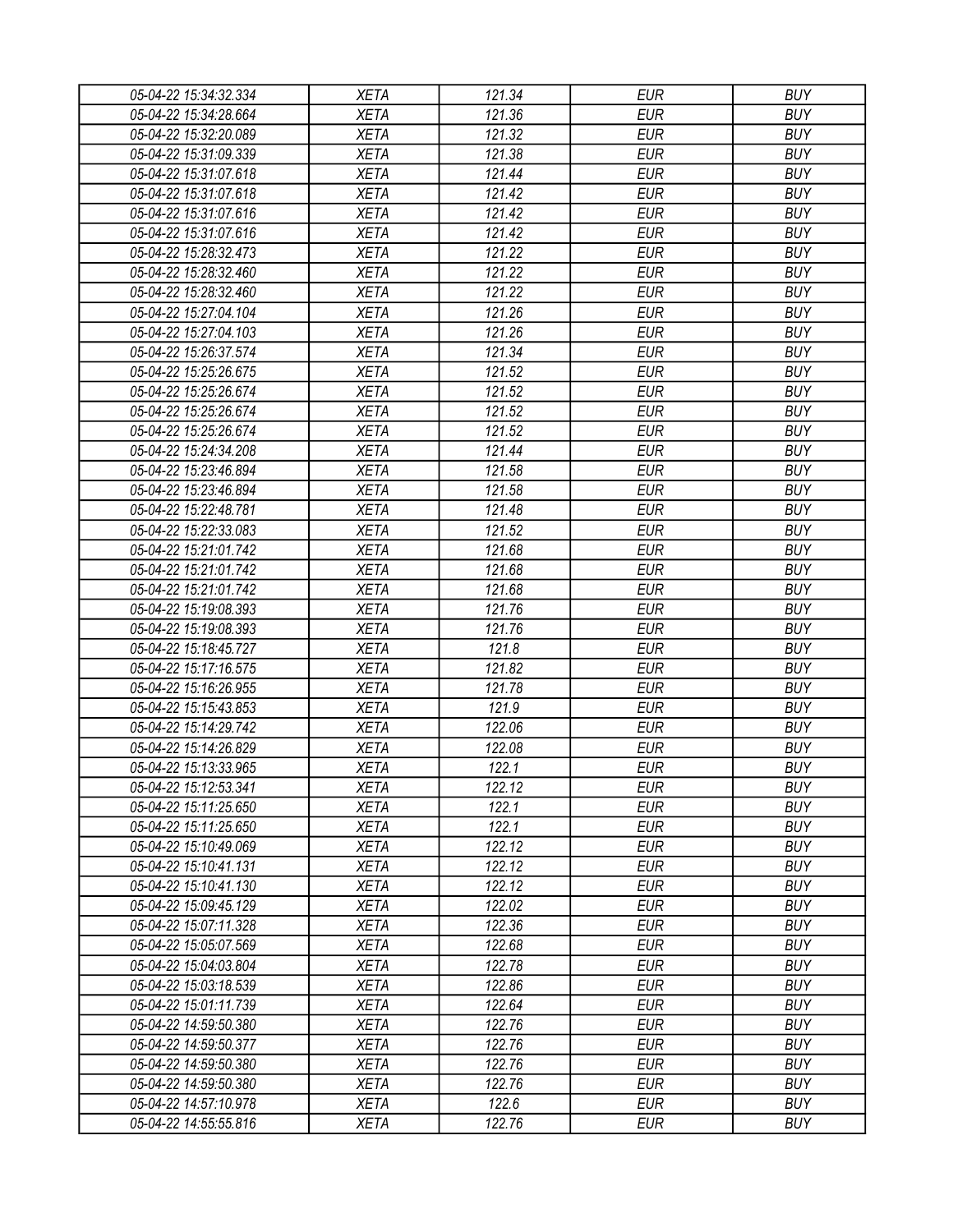| 05-04-22 14:54:03.186                          | XETA                       | 122.7  | EUR                      | <b>BUY</b>               |
|------------------------------------------------|----------------------------|--------|--------------------------|--------------------------|
| 05-04-22 14:54:00.063                          | <b>XETA</b>                | 122.72 | <b>EUR</b>               | <b>BUY</b>               |
| 05-04-22 14:53:55.576                          | <b>XETA</b>                | 122.72 | <b>EUR</b>               | <b>BUY</b>               |
| 05-04-22 14:51:55.789                          | <b>XETA</b>                | 122.8  | <b>EUR</b>               | <b>BUY</b>               |
| 05-04-22 14:51:55.789                          | <b>XETA</b>                | 122.8  | <b>EUR</b>               | <b>BUY</b>               |
| 05-04-22 14:50:22.664                          | <b>XETA</b>                | 122.92 | <b>EUR</b>               | <b>BUY</b>               |
| 05-04-22 14:48:59.397                          | <b>XETA</b>                | 123    | <b>EUR</b>               | <b>BUY</b>               |
| 05-04-22 14:48:59.397                          | <b>XETA</b>                | 123    | <b>EUR</b>               | <b>BUY</b>               |
| 05-04-22 14:48:06.318                          | <b>XETA</b>                | 122.98 | <b>EUR</b>               | <b>BUY</b>               |
| 05-04-22 14:46:54.823                          | <b>XETA</b>                | 123.18 | <b>EUR</b>               | <b>BUY</b>               |
| 05-04-22 14:44:30.780                          | <b>XETA</b>                | 122.96 | <b>EUR</b>               | <b>BUY</b>               |
| 05-04-22 14:43:51.325                          | <b>XETA</b>                | 122.94 | <b>EUR</b>               | <b>BUY</b>               |
| 05-04-22 14:43:51.325                          | <b>XETA</b>                | 122.94 | <b>EUR</b>               | <b>BUY</b>               |
| 05-04-22 14:43:03.588                          | <b>XETA</b>                | 122.9  | <b>EUR</b>               | <b>BUY</b>               |
| 05-04-22 14:40:53.012                          | <b>XETA</b>                | 123    | <b>EUR</b>               | <b>BUY</b>               |
| 05-04-22 14:40:53.012                          | <b>XETA</b>                | 123    | <b>EUR</b>               | <b>BUY</b>               |
| 05-04-22 14:40:46.334                          | <b>XETA</b>                | 123    | <b>EUR</b>               | <b>BUY</b>               |
| 05-04-22 14:40:20.012                          | <b>XETA</b>                | 123.1  | <b>EUR</b>               | <b>BUY</b>               |
| 05-04-22 14:38:39.286                          | <b>XETA</b>                | 122.96 | <b>EUR</b>               | <b>BUY</b>               |
| 05-04-22 14:38:02.159                          | <b>XETA</b>                | 122.88 | <b>EUR</b>               | <b>BUY</b>               |
| 05-04-22 14:36:42.337                          | <b>XETA</b>                | 122.88 | <b>EUR</b>               | <b>BUY</b>               |
| 05-04-22 14:36:36.110                          | <b>XETA</b>                | 122.88 | <b>EUR</b>               | <b>BUY</b>               |
| 05-04-22 14:34:56.680                          | <b>XETA</b>                | 122.9  | <b>EUR</b>               | <b>BUY</b>               |
| 05-04-22 14:34:56.680                          | <b>XETA</b>                | 122.9  | <b>EUR</b>               | <b>BUY</b>               |
| 05-04-22 14:33:16.394                          | <b>XETA</b>                | 122.88 | <b>EUR</b>               | <b>BUY</b>               |
| 05-04-22 14:32:59.873                          | <b>XETA</b>                | 122.88 | EUR                      | <b>BUY</b>               |
| 05-04-22 14:32:20.702                          | <b>XETA</b>                | 123    | <b>EUR</b>               | <b>BUY</b>               |
| 05-04-22 14:31:17.997                          | <b>XETA</b>                | 122.86 | <b>EUR</b>               | <b>BUY</b>               |
| 05-04-22 14:31:17.997                          | <b>XETA</b>                | 122.86 | <b>EUR</b>               | <b>BUY</b>               |
| 05-04-22 14:31:13.244                          | <b>XETA</b>                | 122.9  | <b>EUR</b>               | <b>BUY</b>               |
| 05-04-22 14:29:04.970                          | <b>XETA</b>                | 122.8  | <b>EUR</b>               | <b>BUY</b>               |
| 05-04-22 14:29:04.970                          | <b>XETA</b>                | 122.8  | <b>EUR</b>               | <b>BUY</b>               |
| 05-04-22 14:29:04.952                          | <b>XETA</b>                | 122.8  | <b>EUR</b>               | <b>BUY</b>               |
| 05-04-22 14:26:32.159                          | <b>XETA</b>                | 122.76 | <b>EUR</b>               | <b>BUY</b>               |
| 05-04-22 14:26:25.269                          | <b>XETA</b>                | 122.76 | <b>EUR</b>               | <b>BUY</b>               |
| 05-04-22 14:25:20.102                          | <b>XETA</b>                | 122.8  | <b>EUR</b>               | <b>BUY</b>               |
| 05-04-22 14:23:19.059                          |                            | 122.76 | <b>EUR</b>               | <b>BUY</b>               |
| 05-04-22 14:20:02.863                          | <b>XETA</b>                | 122.82 | <b>EUR</b>               | <b>BUY</b>               |
|                                                | <b>XETA</b>                | 122.86 |                          |                          |
| 05-04-22 14:19:11.305<br>05-04-22 14:19:11.305 | <b>XETA</b><br><b>XETA</b> | 122.86 | <b>EUR</b><br><b>EUR</b> | <b>BUY</b><br><b>BUY</b> |
|                                                |                            |        |                          |                          |
| 05-04-22 14:17:11.597                          | <b>XETA</b>                | 122.94 | <b>EUR</b>               | <b>BUY</b>               |
| 05-04-22 14:16:16.011                          | <b>XETA</b>                | 122.9  | <b>EUR</b>               | <b>BUY</b>               |
| 05-04-22 14:15:09.610                          | <b>XETA</b>                | 122.88 | <b>EUR</b>               | <b>BUY</b>               |
| 05-04-22 14:11:50.048                          | <b>XETA</b>                | 122.9  | <b>EUR</b>               | <b>BUY</b>               |
| 05-04-22 14:09:58.790                          | <b>XETA</b>                | 123.04 | <b>EUR</b>               | <b>BUY</b>               |
| 05-04-22 14:09:58.790                          | <b>XETA</b>                | 123.04 | <b>EUR</b>               | <b>BUY</b>               |
| 05-04-22 14:08:49.335                          | <b>XETA</b>                | 122.96 | <b>EUR</b>               | <b>BUY</b>               |
| 05-04-22 14:06:05.501                          | <b>XETA</b>                | 122.88 | <b>EUR</b>               | <b>BUY</b>               |
| 05-04-22 14:03:08.830                          | <b>XETA</b>                | 123.06 | <b>EUR</b>               | <b>BUY</b>               |
| 05-04-22 14:02:03.640                          | <b>XETA</b>                | 123.04 | <b>EUR</b>               | <b>BUY</b>               |
| 05-04-22 14:02:03.638                          | <b>XETA</b>                | 123.04 | EUR                      | <b>BUY</b>               |
| 05-04-22 14:01:00.424                          | <b>XETA</b>                | 123.02 | <b>EUR</b>               | <b>BUY</b>               |
| 05-04-22 13:58:02.665                          | XETA                       | 123    | <b>EUR</b>               | <b>BUY</b>               |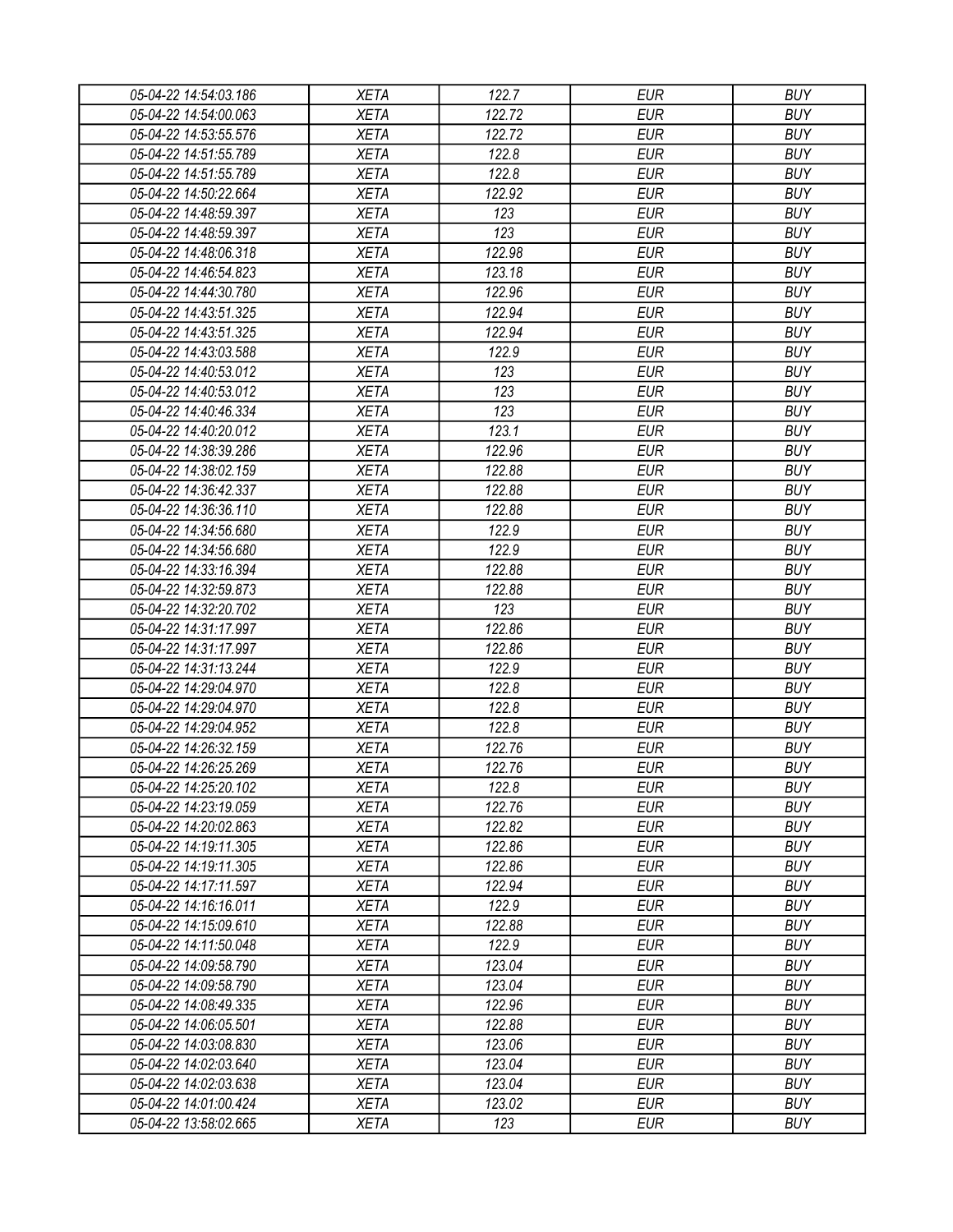| 05-04-22 13:56:36.745                          | XETA        | 123.04 | EUR        | <b>BUY</b> |
|------------------------------------------------|-------------|--------|------------|------------|
| 05-04-22 13:55:54.316                          | <b>XETA</b> | 123.16 | <b>EUR</b> | <b>BUY</b> |
| 05-04-22 13:54:04.698                          | <b>XETA</b> | 123.24 | <b>EUR</b> | <b>BUY</b> |
| 05-04-22 13:50:55.160                          | <b>XETA</b> | 123.4  | <b>EUR</b> | <b>BUY</b> |
| 05-04-22 13:50:50.620                          | <b>XETA</b> | 123.42 | <b>EUR</b> | <b>BUY</b> |
| 05-04-22 13:49:10.210                          | <b>XETA</b> | 123.46 | <b>EUR</b> | <b>BUY</b> |
| 05-04-22 13:48:36.126                          | <b>XETA</b> | 123.44 | <b>EUR</b> | <b>BUY</b> |
| 05-04-22 13:47:28.737                          | <b>XETA</b> | 123.44 | <b>EUR</b> | <b>BUY</b> |
| 05-04-22 13:44:26.553                          | <b>XETA</b> | 123.54 | <b>EUR</b> | <b>BUY</b> |
| 05-04-22 13:41:43.026                          | <b>XETA</b> | 123.64 | <b>EUR</b> | <b>BUY</b> |
| 05-04-22 13:40:55.830                          | <b>XETA</b> | 123.72 | <b>EUR</b> | <b>BUY</b> |
| 05-04-22 13:39:11.957                          | <b>XETA</b> | 123.66 | <b>EUR</b> | <b>BUY</b> |
| 05-04-22 13:35:39.162                          | <b>XETA</b> | 123.66 | <b>EUR</b> | <b>BUY</b> |
| 05-04-22 13:35:39.162                          | <b>XETA</b> | 123.66 | <b>EUR</b> | <b>BUY</b> |
| 05-04-22 13:32:52.908                          | <b>XETA</b> | 123.74 | <b>EUR</b> | <b>BUY</b> |
| 05-04-22 13:32:52.908                          | <b>XETA</b> | 123.74 | <b>EUR</b> | <b>BUY</b> |
| 05-04-22 13:32:15.712                          | <b>XETA</b> | 123.74 | <b>EUR</b> | <b>BUY</b> |
| 05-04-22 13:32:15.712                          | <b>XETA</b> | 123.74 | <b>EUR</b> | <b>BUY</b> |
| 05-04-22 13:29:55.080                          | <b>XETA</b> | 123.7  | <b>EUR</b> | <b>BUY</b> |
| 05-04-22 13:26:31.703                          | <b>XETA</b> | 123.78 | <b>EUR</b> | <b>BUY</b> |
| 05-04-22 13:24:35.213                          | <b>XETA</b> | 123.72 | <b>EUR</b> | <b>BUY</b> |
| 05-04-22 13:19:49.154                          | <b>XETA</b> | 123.88 | <b>EUR</b> | <b>BUY</b> |
| 05-04-22 13:19:49.141                          | <b>XETA</b> | 123.86 | <b>EUR</b> | <b>BUY</b> |
| 05-04-22 13:19:49.141                          | <b>XETA</b> | 123.86 | <b>EUR</b> | <b>BUY</b> |
| 05-04-22 13:19:49.141                          | <b>XETA</b> | 123.86 | <b>EUR</b> | <b>BUY</b> |
| 05-04-22 13:16:56.297                          | <b>XETA</b> | 123.86 | EUR        | <b>BUY</b> |
| 05-04-22 13:16:04.996                          | <b>XETA</b> | 123.86 | <b>EUR</b> | <b>BUY</b> |
| 05-04-22 13:12:50.124                          | <b>XETA</b> | 123.96 | <b>EUR</b> | <b>BUY</b> |
| 05-04-22 13:12:14.752                          | <b>XETA</b> | 123.98 | <b>EUR</b> | <b>BUY</b> |
| 05-04-22 13:09:44.665                          | <b>XETA</b> | 123.9  | <b>EUR</b> | <b>BUY</b> |
| 05-04-22 13:09:30.718                          | <b>XETA</b> | 123.9  | <b>EUR</b> | <b>BUY</b> |
| 05-04-22 13:06:24.150                          | <b>XETA</b> | 123.9  | <b>EUR</b> | <b>BUY</b> |
| 05-04-22 13:02:36.016                          | <b>XETA</b> | 124.08 | <b>EUR</b> | <b>BUY</b> |
|                                                |             |        | <b>EUR</b> | <b>BUY</b> |
| 05-04-22 13:02:36.015<br>05-04-22 13:00:13.989 | <b>XETA</b> | 124.08 |            |            |
|                                                | <b>XETA</b> | 124    | <b>EUR</b> | <b>BUY</b> |
| 05-04-22 13:00:13.989                          | <b>XETA</b> | 124    | <b>EUR</b> | <b>BUY</b> |
| 05-04-22 12:59:57.751                          | <b>XETA</b> | 124.02 | <b>EUR</b> | <b>BUY</b> |
| 05-04-22 12:57:34.666                          | <b>XETA</b> | 124    | <b>EUR</b> | <b>BUY</b> |
| 05-04-22 12:52:34.575                          | <b>XETA</b> | 124.1  | <b>EUR</b> | <b>BUY</b> |
| 05-04-22 12:48:15.142                          | <b>XETA</b> | 124.18 | <b>EUR</b> | <b>BUY</b> |
| 05-04-22 12:48:15.126                          | <b>XETA</b> | 124.18 | <b>EUR</b> | <b>BUY</b> |
| 05-04-22 12:46:35.411                          | <b>XETA</b> | 124.2  | <b>EUR</b> | <b>BUY</b> |
| 05-04-22 12:43:02.583                          | <b>XETA</b> | 124.2  | <b>EUR</b> | <b>BUY</b> |
| 05-04-22 12:43:02.583                          | <b>XETA</b> | 124.2  | <b>EUR</b> | <b>BUY</b> |
| 05-04-22 12:40:30.913                          | <b>XETA</b> | 124.1  | <b>EUR</b> | <b>BUY</b> |
| 05-04-22 12:36:49.876                          | <b>XETA</b> | 123.92 | <b>EUR</b> | <b>BUY</b> |
| 05-04-22 12:36:49.876                          | <b>XETA</b> | 123.92 | <b>EUR</b> | <b>BUY</b> |
| 05-04-22 12:33:03.161                          | <b>XETA</b> | 123.9  | <b>EUR</b> | <b>BUY</b> |
| 05-04-22 12:30:39.450                          | <b>XETA</b> | 124    | <b>EUR</b> | <b>BUY</b> |
| 05-04-22 12:29:21.455                          | <b>XETA</b> | 124    | <b>EUR</b> | <b>BUY</b> |
| 05-04-22 12:29:19.065                          | <b>XETA</b> | 124.02 | EUR        | <b>BUY</b> |
| 05-04-22 12:29:12.992                          | <b>XETA</b> | 124.02 | <b>EUR</b> | <b>BUY</b> |
| 05-04-22 12:26:07.483                          | <b>XETA</b> | 123.92 | <b>EUR</b> | <b>BUY</b> |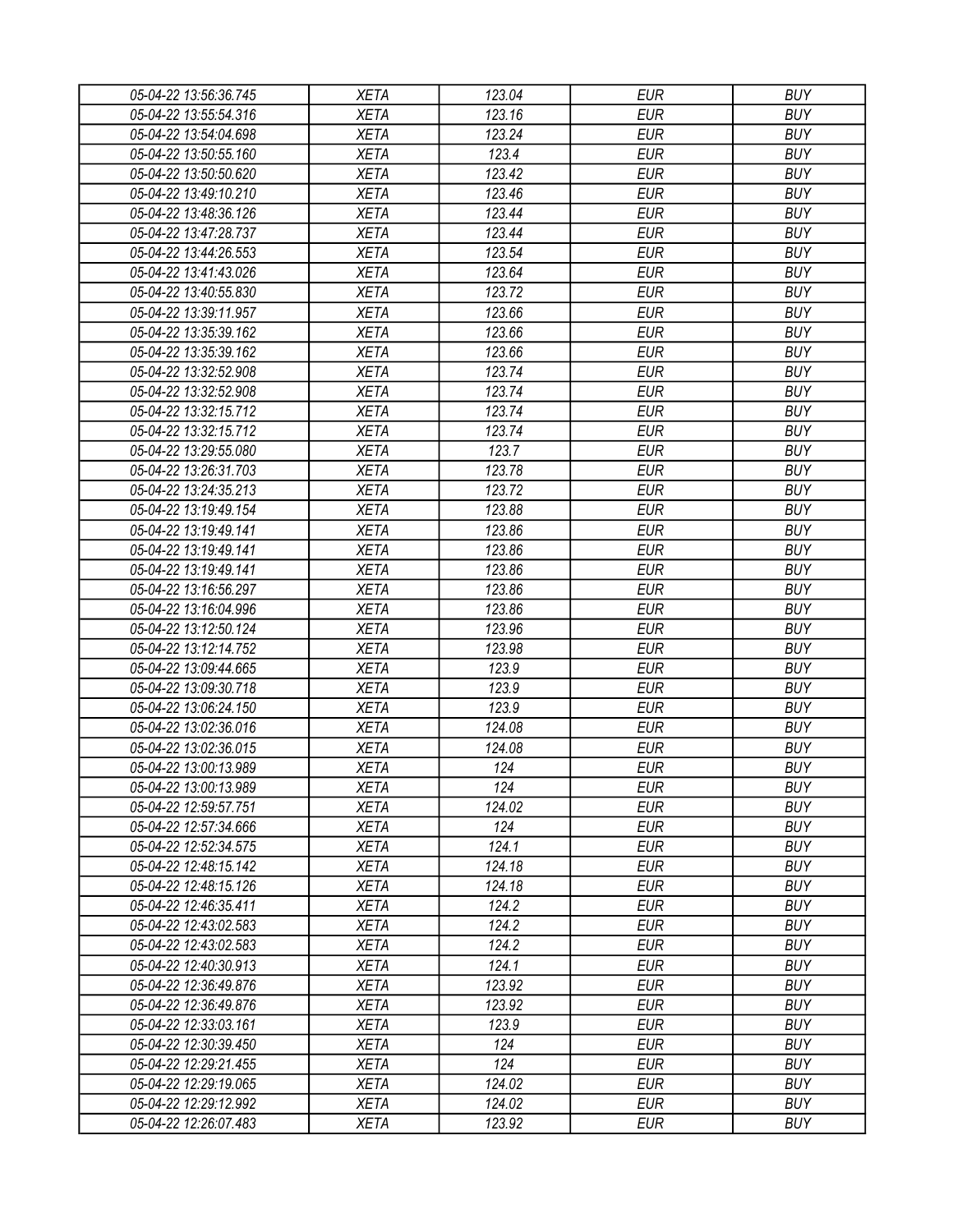| 05-04-22 12:24:25.264 | <b>XETA</b> | 123.78 | <b>EUR</b> | <b>BUY</b> |
|-----------------------|-------------|--------|------------|------------|
| 05-04-22 12:20:56.409 | <b>XETA</b> | 123.84 | <b>EUR</b> | <b>BUY</b> |
| 05-04-22 12:15:29.816 | <b>XETA</b> | 123.84 | <b>EUR</b> | <b>BUY</b> |
| 05-04-22 12:15:29.816 | <b>XETA</b> | 123.84 | <b>EUR</b> | <b>BUY</b> |
| 05-04-22 12:14:22.871 | <b>XETA</b> | 123.78 | <b>EUR</b> | <b>BUY</b> |
| 05-04-22 12:11:35.040 | <b>XETA</b> | 123.8  | <b>EUR</b> | <b>BUY</b> |
| 05-04-22 12:07:45.021 | <b>XETA</b> | 123.9  | <b>EUR</b> | <b>BUY</b> |
| 05-04-22 12:07:45.021 | <b>XETA</b> | 123.9  | <b>EUR</b> | <b>BUY</b> |
| 05-04-22 12:05:36.870 | <b>XETA</b> | 124.08 | <b>EUR</b> | <b>BUY</b> |
| 05-04-22 12:04:51.718 | <b>XETA</b> | 124    | <b>EUR</b> | <b>BUY</b> |
| 05-04-22 12:02:29.796 | <b>XETA</b> | 124.02 | <b>EUR</b> | <b>BUY</b> |
| 05-04-22 12:02:29.796 | <b>XETA</b> | 124    | <b>EUR</b> | <b>BUY</b> |
| 05-04-22 12:02:29.796 | <b>XETA</b> | 124.02 | <b>EUR</b> | <b>BUY</b> |
| 05-04-22 12:02:29.796 | <b>XETA</b> | 124.02 | <b>EUR</b> | <b>BUY</b> |
| 05-04-22 11:59:04.205 | <b>XETA</b> | 124.2  | <b>EUR</b> | <b>BUY</b> |
| 05-04-22 11:56:52.922 | <b>XETA</b> | 123.84 | <b>EUR</b> | <b>BUY</b> |
| 05-04-22 11:55:16.562 | <b>XETA</b> | 123.9  | <b>EUR</b> | <b>BUY</b> |
| 05-04-22 11:55:13.818 | <b>XETA</b> | 123.92 | <b>EUR</b> | <b>BUY</b> |
| 05-04-22 11:49:45.760 | <b>XETA</b> | 123.84 | <b>EUR</b> | <b>BUY</b> |
| 05-04-22 11:49:45.462 | <b>XETA</b> | 123.84 | <b>EUR</b> | <b>BUY</b> |
| 05-04-22 11:45:47.440 | <b>XETA</b> | 123.9  | <b>EUR</b> | <b>BUY</b> |
| 05-04-22 11:45:47.440 | <b>XETA</b> | 123.9  | <b>EUR</b> | <b>BUY</b> |
| 05-04-22 11:44:27.099 | <b>XETA</b> | 123.9  | <b>EUR</b> | <b>BUY</b> |
| 05-04-22 11:44:27.099 | <b>XETA</b> | 123.9  | <b>EUR</b> | <b>BUY</b> |
| 05-04-22 11:43:52.265 | <b>XETA</b> | 123.82 | <b>EUR</b> | <b>BUY</b> |
| 05-04-22 11:42:55.120 | <b>XETA</b> | 123.74 | <b>EUR</b> | <b>BUY</b> |
| 05-04-22 11:38:57.244 | <b>XETA</b> | 123.5  | <b>EUR</b> | <b>BUY</b> |
| 05-04-22 11:35:49.916 | <b>XETA</b> | 123.44 | <b>EUR</b> | <b>BUY</b> |
| 05-04-22 11:35:49.916 | <b>XETA</b> | 123.46 | <b>EUR</b> | <b>BUY</b> |
| 05-04-22 11:34:19.004 | <b>XETA</b> | 123.54 | <b>EUR</b> | <b>BUY</b> |
| 05-04-22 11:34:08.987 | <b>XETA</b> | 123.56 | <b>EUR</b> | <b>BUY</b> |
| 05-04-22 11:30:52.611 | <b>XETA</b> | 123.5  | <b>EUR</b> | <b>BUY</b> |
| 05-04-22 11:30:52.611 | <b>XETA</b> | 123.5  | <b>EUR</b> | <b>BUY</b> |
| 05-04-22 11:29:30.913 | <b>XETA</b> | 123.5  | <b>EUR</b> | <b>BUY</b> |
| 05-04-22 11:25:48.332 | <b>XETA</b> | 123.56 | <b>EUR</b> | <b>BUY</b> |
| 05-04-22 11:25:48.332 | <b>XETA</b> | 123.56 | <b>EUR</b> | <b>BUY</b> |
| 05-04-22 11:24:00.842 | <b>XETA</b> | 123.68 | <b>EUR</b> | <b>BUY</b> |
| 05-04-22 11:24:00.842 | <b>XETA</b> | 123.68 | <b>EUR</b> | <b>BUY</b> |
| 05-04-22 11:24:00.928 | <b>XETA</b> | 123.64 | <b>EUR</b> | <b>BUY</b> |
| 05-04-22 11:24:00.928 | <b>XETA</b> | 123.66 | <b>EUR</b> | <b>BUY</b> |
| 05-04-22 11:20:42.886 | <b>XETA</b> | 124.02 | <b>EUR</b> | <b>BUY</b> |
| 05-04-22 11:17:12.020 | <b>XETA</b> | 124.04 | <b>EUR</b> | <b>BUY</b> |
| 05-04-22 11:17:12.020 | <b>XETA</b> | 124.04 | <b>EUR</b> | <b>BUY</b> |
| 05-04-22 11:15:03.170 | <b>XETA</b> | 123.92 | <b>EUR</b> | <b>BUY</b> |
| 05-04-22 11:13:28.919 | <b>XETA</b> | 123.92 | <b>EUR</b> | <b>BUY</b> |
| 05-04-22 11:10:43.131 | <b>XETA</b> | 124.06 | <b>EUR</b> | <b>BUY</b> |
| 05-04-22 11:09:18.168 | <b>XETA</b> | 124.18 | <b>EUR</b> | <b>BUY</b> |
| 05-04-22 11:09:18.168 | <b>XETA</b> | 124.16 | <b>EUR</b> | <b>BUY</b> |
| 05-04-22 11:07:41.618 | <b>XETA</b> | 124.5  | <b>EUR</b> | <b>BUY</b> |
| 05-04-22 11:06:14.283 | <b>XETA</b> | 124.42 | <b>EUR</b> | <b>BUY</b> |
| 05-04-22 11:02:36.248 | <b>XETA</b> | 124.46 | <b>EUR</b> | <b>BUY</b> |
| 05-04-22 11:02:36.248 | <b>XETA</b> | 124.46 | <b>EUR</b> | <b>BUY</b> |
| 05-04-22 11:02:28.294 | <b>XETA</b> | 124.46 | <b>EUR</b> | <b>BUY</b> |
|                       |             |        |            |            |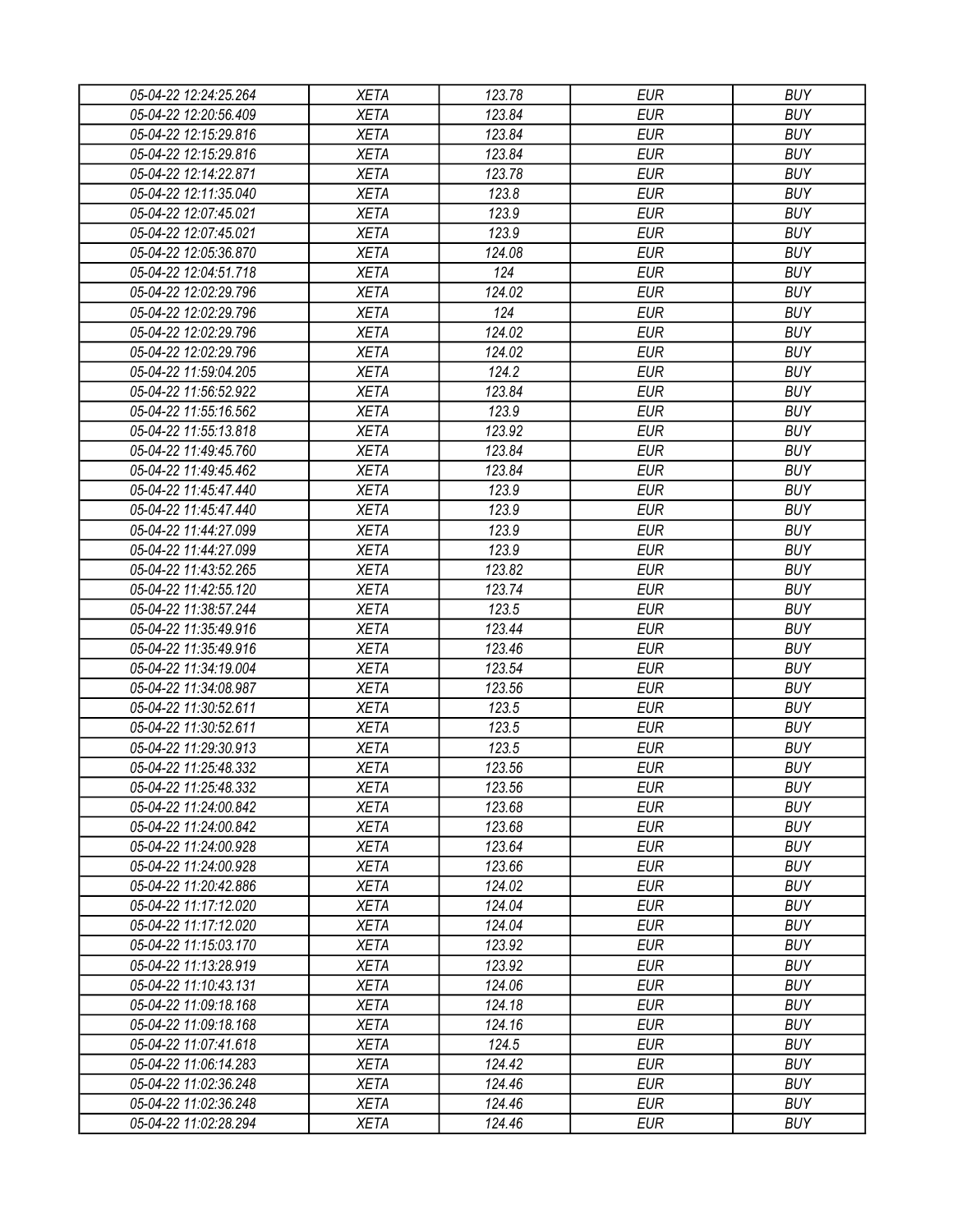| 05-04-22 10:58:52.576 | <b>XETA</b> | 124.28 | <b>EUR</b> | <b>BUY</b> |
|-----------------------|-------------|--------|------------|------------|
| 05-04-22 10:58:52.576 | <b>XETA</b> | 124.28 | <b>EUR</b> | <b>BUY</b> |
| 05-04-22 10:58:00.373 | <b>XETA</b> | 124.3  | <b>EUR</b> | <b>BUY</b> |
| 05-04-22 10:55:17.311 | <b>XETA</b> | 124.46 | <b>EUR</b> | <b>BUY</b> |
| 05-04-22 10:53:14.031 | <b>XETA</b> | 124.52 | <b>EUR</b> | <b>BUY</b> |
| 05-04-22 10:53:14.031 | <b>XETA</b> | 124.52 | <b>EUR</b> | <b>BUY</b> |
| 05-04-22 10:51:45.252 | <b>XETA</b> | 124.42 | <b>EUR</b> | <b>BUY</b> |
| 05-04-22 10:51:45.252 | <b>XETA</b> | 124.42 | <b>EUR</b> | <b>BUY</b> |
| 05-04-22 10:49:19.949 | <b>XETA</b> | 124.4  | <b>EUR</b> | <b>BUY</b> |
| 05-04-22 10:48:02.726 | <b>XETA</b> | 124.4  | <b>EUR</b> | <b>BUY</b> |
| 05-04-22 10:48:02.726 | <b>XETA</b> | 124.4  | <b>EUR</b> | <b>BUY</b> |
| 05-04-22 10:48:02.726 | <b>XETA</b> | 124.4  | <b>EUR</b> | <b>BUY</b> |
| 05-04-22 10:48:02.726 | <b>XETA</b> | 124.4  | <b>EUR</b> | <b>BUY</b> |
| 05-04-22 10:47:10.307 | <b>XETA</b> | 124.42 | <b>EUR</b> | <b>BUY</b> |
| 05-04-22 10:45:38.649 | <b>XETA</b> | 124.54 | <b>EUR</b> | <b>BUY</b> |
| 05-04-22 10:41:51.177 | <b>XETA</b> | 124.58 | <b>EUR</b> | <b>BUY</b> |
| 05-04-22 10:39:35.945 | <b>XETA</b> | 124.7  | <b>EUR</b> | <b>BUY</b> |
| 05-04-22 10:38:35.662 | <b>XETA</b> | 124.72 | <b>EUR</b> | <b>BUY</b> |
| 05-04-22 10:37:52.261 | <b>XETA</b> | 124.72 | <b>EUR</b> | <b>BUY</b> |
| 05-04-22 10:34:04.112 | <b>XETA</b> | 124.74 | <b>EUR</b> | <b>BUY</b> |
| 05-04-22 10:32:07.455 | <b>XETA</b> | 124.84 | <b>EUR</b> | <b>BUY</b> |
| 05-04-22 10:32:07.455 | <b>XETA</b> | 124.84 | <b>EUR</b> | <b>BUY</b> |
| 05-04-22 10:27:16.964 | <b>XETA</b> | 124.82 | <b>EUR</b> | <b>BUY</b> |
| 05-04-22 10:27:16.964 | <b>XETA</b> | 124.8  | <b>EUR</b> | <b>BUY</b> |
| 05-04-22 10:24:03.845 | <b>XETA</b> | 124.96 | <b>EUR</b> | <b>BUY</b> |
| 05-04-22 10:24:03.842 | <b>XETA</b> | 124.96 | <b>EUR</b> | <b>BUY</b> |
| 05-04-22 10:20:57.930 | <b>XETA</b> | 125.1  | <b>EUR</b> | <b>BUY</b> |
| 05-04-22 10:20:57.930 | <b>XETA</b> | 125.1  | <b>EUR</b> | <b>BUY</b> |
| 05-04-22 10:20:40.776 | <b>XETA</b> | 125.12 | <b>EUR</b> | <b>BUY</b> |
| 05-04-22 10:20:40.767 | <b>XETA</b> | 125.12 | <b>EUR</b> | <b>BUY</b> |
| 05-04-22 10:19:11.351 | <b>XETA</b> | 125.14 | <b>EUR</b> | <b>BUY</b> |
| 05-04-22 10:14:30.404 | <b>XETA</b> | 125.26 | <b>EUR</b> | <b>BUY</b> |
| 05-04-22 10:13:04.981 | <b>XETA</b> | 125.32 | <b>EUR</b> | <b>BUY</b> |
| 05-04-22 10:13:04.973 | <b>XETA</b> | 125.3  | <b>EUR</b> | <b>BUY</b> |
|                       |             | 125.26 | <b>EUR</b> | <b>BUY</b> |
| 05-04-22 10:09:40.851 | <b>XETA</b> |        |            |            |
| 05-04-22 10:07:16.407 | <b>XETA</b> | 125.3  | <b>EUR</b> | <b>BUY</b> |
| 05-04-22 10:07:16.407 | <b>XETA</b> | 125.3  | <b>EUR</b> | <b>BUY</b> |
| 05-04-22 10:03:05.349 | <b>XETA</b> | 125.22 | <b>EUR</b> | <b>BUY</b> |
| 05-04-22 10:00:57.371 | <b>XETA</b> | 125.22 | <b>EUR</b> | <b>BUY</b> |
| 05-04-22 10:00:57.384 | <b>XETA</b> | 125.2  | <b>EUR</b> | <b>BUY</b> |
| 05-04-22 10:00:57.384 | <b>XETA</b> | 125.2  | <b>EUR</b> | <b>BUY</b> |
| 05-04-22 10:00:57.384 | <b>XETA</b> | 125.2  | <b>EUR</b> | <b>BUY</b> |
| 05-04-22 09:57:00.372 | <b>XETA</b> | 125.3  | <b>EUR</b> | <b>BUY</b> |
| 05-04-22 09:56:03.760 | <b>XETA</b> | 125.38 | <b>EUR</b> | <b>BUY</b> |
| 05-04-22 09:53:12.914 | <b>XETA</b> | 125.2  | <b>EUR</b> | <b>BUY</b> |
| 05-04-22 09:53:12.914 | <b>XETA</b> | 125.2  | <b>EUR</b> | <b>BUY</b> |
| 05-04-22 09:50:43.110 | <b>XETA</b> | 125.08 | <b>EUR</b> | <b>BUY</b> |
| 05-04-22 09:47:35.205 | <b>XETA</b> | 125.02 | <b>EUR</b> | <b>BUY</b> |
| 05-04-22 09:45:24.907 | <b>XETA</b> | 125    | <b>EUR</b> | <b>BUY</b> |
| 05-04-22 09:45:24.907 | <b>XETA</b> | 125    | <b>EUR</b> | <b>BUY</b> |
| 05-04-22 09:44:26.445 | <b>XETA</b> | 125.04 | <b>EUR</b> | <b>BUY</b> |
| 05-04-22 09:41:13.158 | <b>XETA</b> | 125.06 | <b>EUR</b> | <b>BUY</b> |
| 05-04-22 09:41:13.158 | <b>XETA</b> | 125.06 | <b>EUR</b> | <b>BUY</b> |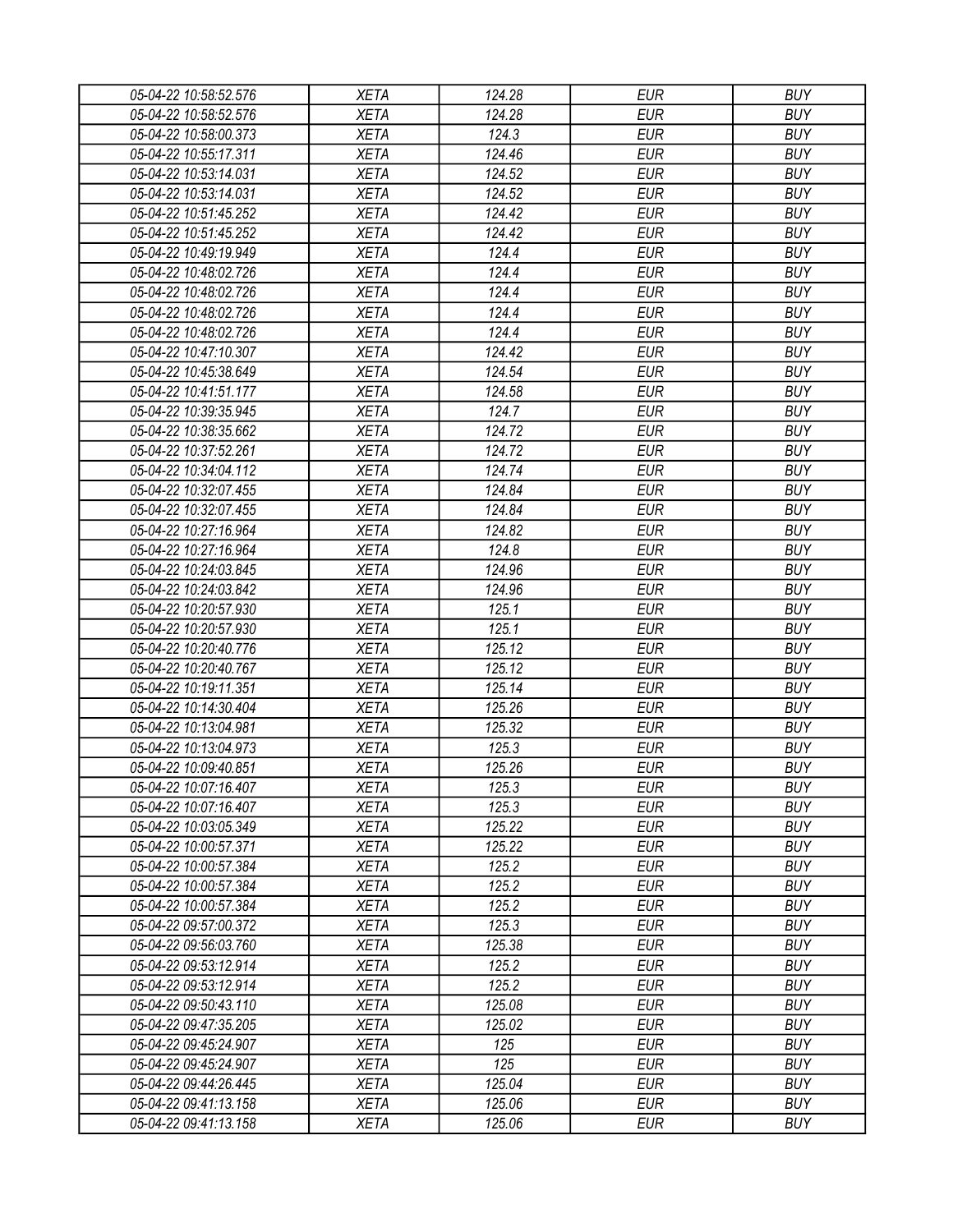| 05-04-22 09:37:21.047 | <b>XETA</b> | 125.1  | <b>EUR</b> | <b>BUY</b> |
|-----------------------|-------------|--------|------------|------------|
| 05-04-22 09:37:21.057 | <b>XETA</b> | 125.08 | <b>EUR</b> | <b>BUY</b> |
| 05-04-22 09:33:29.417 | <b>XETA</b> | 124.98 | <b>EUR</b> | <b>BUY</b> |
| 05-04-22 09:33:29.417 | <b>XETA</b> | 124.98 | <b>EUR</b> | <b>BUY</b> |
| 05-04-22 09:30:28.946 | <b>XETA</b> | 124.96 | <b>EUR</b> | <b>BUY</b> |
| 05-04-22 09:30:28.946 | <b>XETA</b> | 124.96 | <b>EUR</b> | <b>BUY</b> |
| 05-04-22 09:29:05.629 | <b>XETA</b> | 125.02 | <b>EUR</b> | <b>BUY</b> |
| 05-04-22 09:27:31.253 | <b>XETA</b> | 125.08 | <b>EUR</b> | <b>BUY</b> |
| 05-04-22 09:23:04.127 | <b>XETA</b> | 125.1  | <b>EUR</b> | <b>BUY</b> |
| 05-04-22 09:22:51.875 | <b>XETA</b> | 125.14 | <b>EUR</b> | <b>BUY</b> |
| 05-04-22 09:20:00.211 | <b>XETA</b> | 125.18 | <b>EUR</b> | <b>BUY</b> |
| 05-04-22 09:20:00.211 | <b>XETA</b> | 125.18 | <b>EUR</b> | <b>BUY</b> |
| 05-04-22 09:17:45.721 | <b>XETA</b> | 125.44 | <b>EUR</b> | <b>BUY</b> |
| 05-04-22 09:17:45.721 | <b>XETA</b> | 125.44 | <b>EUR</b> | <b>BUY</b> |
| 05-04-22 09:17:45.721 | <b>XETA</b> | 125.44 | <b>EUR</b> | <b>BUY</b> |
| 05-04-22 09:13:20.692 | <b>XETA</b> | 125.46 | <b>EUR</b> | <b>BUY</b> |
| 05-04-22 09:12:54.548 | <b>XETA</b> | 125.38 | <b>EUR</b> | <b>BUY</b> |
| 05-04-22 09:12:50.344 | <b>XETA</b> | 125.38 | <b>EUR</b> | <b>BUY</b> |
| 05-04-22 09:12:47.573 | <b>XETA</b> | 125.36 | <b>EUR</b> | <b>BUY</b> |
| 05-04-22 09:12:47.573 | <b>XETA</b> | 125.36 | <b>EUR</b> | <b>BUY</b> |
| 05-04-22 09:10:08.271 | <b>XETA</b> | 125.26 | <b>EUR</b> | <b>BUY</b> |
| 05-04-22 09:09:49.264 | <b>XETA</b> | 125.22 | <b>EUR</b> | <b>BUY</b> |
| 05-04-22 09:09:49.264 | <b>XETA</b> | 125.22 | <b>EUR</b> | <b>BUY</b> |
| 05-04-22 09:09:48.316 | <b>XETA</b> | 125.22 | <b>EUR</b> | <b>BUY</b> |
| 05-04-22 09:06:44.183 | <b>XETA</b> | 125.18 | <b>EUR</b> | <b>BUY</b> |
| 05-04-22 09:03:36.521 | <b>XETA</b> | 125.06 | <b>EUR</b> | <b>BUY</b> |
| 05-04-22 09:02:54.981 | <b>XETA</b> | 125.1  | <b>EUR</b> | <b>BUY</b> |
| 05-04-22 08:59:15.113 | <b>XETA</b> | 125.2  | <b>EUR</b> | <b>BUY</b> |
| 05-04-22 08:59:15.113 | <b>XETA</b> | 125.2  | <b>EUR</b> | <b>BUY</b> |
| 05-04-22 08:59:15.112 | <b>XETA</b> | 125.2  | <b>EUR</b> | <b>BUY</b> |
| 05-04-22 08:58:30.705 | <b>XETA</b> | 125.24 | <b>EUR</b> | <b>BUY</b> |
| 05-04-22 08:58:30.705 | <b>XETA</b> | 125.24 | <b>EUR</b> | <b>BUY</b> |
| 05-04-22 08:58:16.879 | <b>XETA</b> | 125.24 | <b>EUR</b> | <b>BUY</b> |
| 05-04-22 08:57:51.700 | <b>XETA</b> | 125.24 | <b>EUR</b> | <b>BUY</b> |
| 05-04-22 08:56:03.690 | <b>XETA</b> | 125.16 | <b>EUR</b> | <b>BUY</b> |
| 05-04-22 08:56:03.690 | <b>XETA</b> | 125.16 | <b>EUR</b> | <b>BUY</b> |
| 05-04-22 08:53:33.801 | <b>XETA</b> | 125.3  | <b>EUR</b> | <b>BUY</b> |
| 05-04-22 08:53:33.801 | <b>XETA</b> | 125.3  | <b>EUR</b> | <b>BUY</b> |
| 05-04-22 08:51:30.850 | <b>XETA</b> | 125.42 | <b>EUR</b> | <b>BUY</b> |
| 05-04-22 08:50:04.004 | <b>XETA</b> | 125.4  | <b>EUR</b> | <b>BUY</b> |
| 05-04-22 08:50:04.005 | <b>XETA</b> | 125.4  | <b>EUR</b> | <b>BUY</b> |
| 05-04-22 08:46:54.423 | <b>XETA</b> | 125.08 | <b>EUR</b> | <b>BUY</b> |
| 05-04-22 08:44:23.018 | <b>XETA</b> | 125.2  | <b>EUR</b> | <b>BUY</b> |
| 05-04-22 08:44:23.018 | <b>XETA</b> | 125.2  | <b>EUR</b> | <b>BUY</b> |
| 05-04-22 08:40:25.360 | <b>XETA</b> | 125.22 | <b>EUR</b> | <b>BUY</b> |
| 05-04-22 08:40:25.360 | <b>XETA</b> | 125.22 | <b>EUR</b> | <b>BUY</b> |
| 05-04-22 08:39:03.410 | <b>XETA</b> | 125.12 | <b>EUR</b> | <b>BUY</b> |
| 05-04-22 08:37:20.584 | <b>XETA</b> | 125.22 | <b>EUR</b> | <b>BUY</b> |
| 05-04-22 08:36:26.289 | <b>XETA</b> | 125.28 | <b>EUR</b> | <b>BUY</b> |
| 05-04-22 08:36:26.288 | <b>XETA</b> | 125.28 | <b>EUR</b> | <b>BUY</b> |
| 05-04-22 08:36:03.128 | <b>XETA</b> | 125.16 | <b>EUR</b> | <b>BUY</b> |
| 05-04-22 08:35:30.535 | <b>XETA</b> | 125.04 | <b>EUR</b> | <b>BUY</b> |
| 05-04-22 08:33:11.633 | <b>XETA</b> | 124.96 | <b>EUR</b> | <b>BUY</b> |